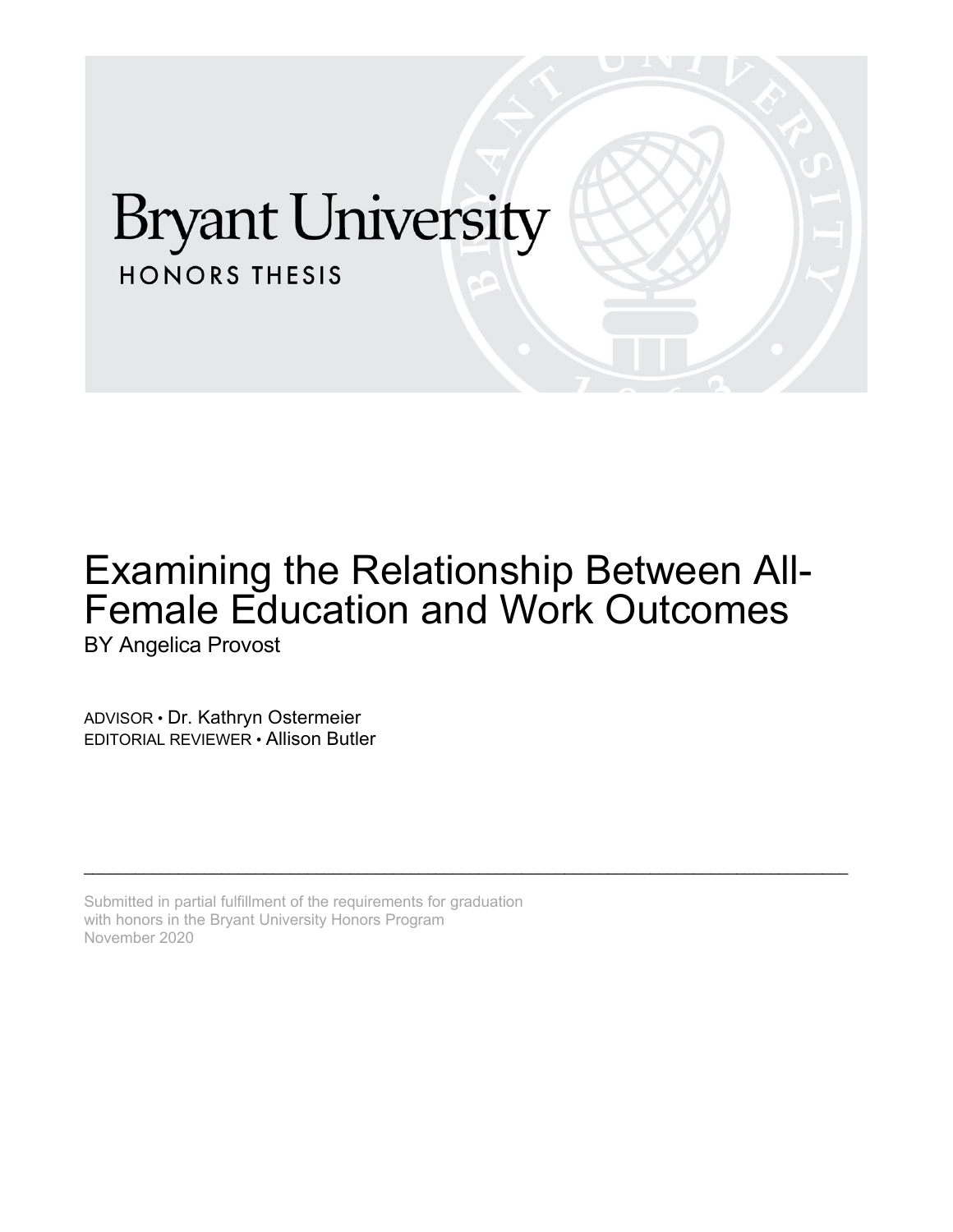### **Table of Contents**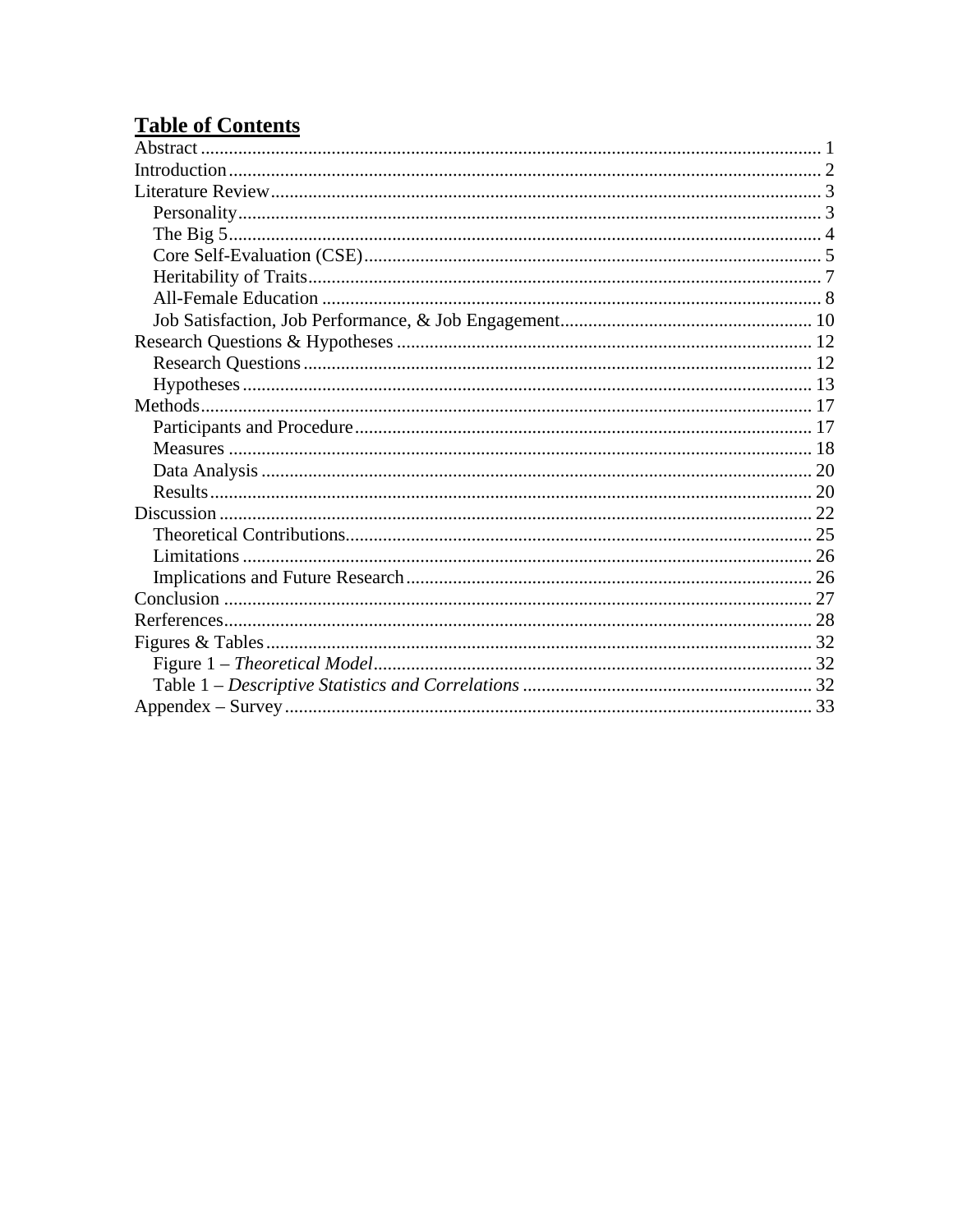#### <span id="page-2-0"></span>**ABSTRACT**

This thesis is aimed at studying the long-term impact an all-female secondary education has on work outcomes. Most of the current research on an all-female education pertains to current secondary students or those who are in college. There are minimal studies that analyze if one's educational environment has a long-term influence on their career. This study hypothesized that an all-female secondary education has a long-term impact on job satisfaction, job performance, and job engagement. This impact is manifested through the Big 5 personality traits of conscientiousness and extraversion, as well as the multifaceted personality trait Core Self Evaluation (CSE). While we know that a significant portion of traits are inherited, one's environment also significantly impacts personality. Through the collection of survey data from females of both single gender and traditional educational backgrounds ( $n = 309$ ), this study quantitatively analyzed the long-term impact of an allfemale education on a student's career. A multiple regression approach though the Preacher and Hayes (2004, 2008) process macro was used to test both the direct and indirect relationships in the model. Results indicated that while there was no significant relationship between all-female education and job satisfaction or job performance, an indirect relationship did exist with job engagement through the Big 5 personality trait extraversion. Supplementary analyses revealed that the means were significantly different (and higher) for job satisfaction, job performance, job engagement, and extraversion for the all-female educated sample when compared to the co-educated sample.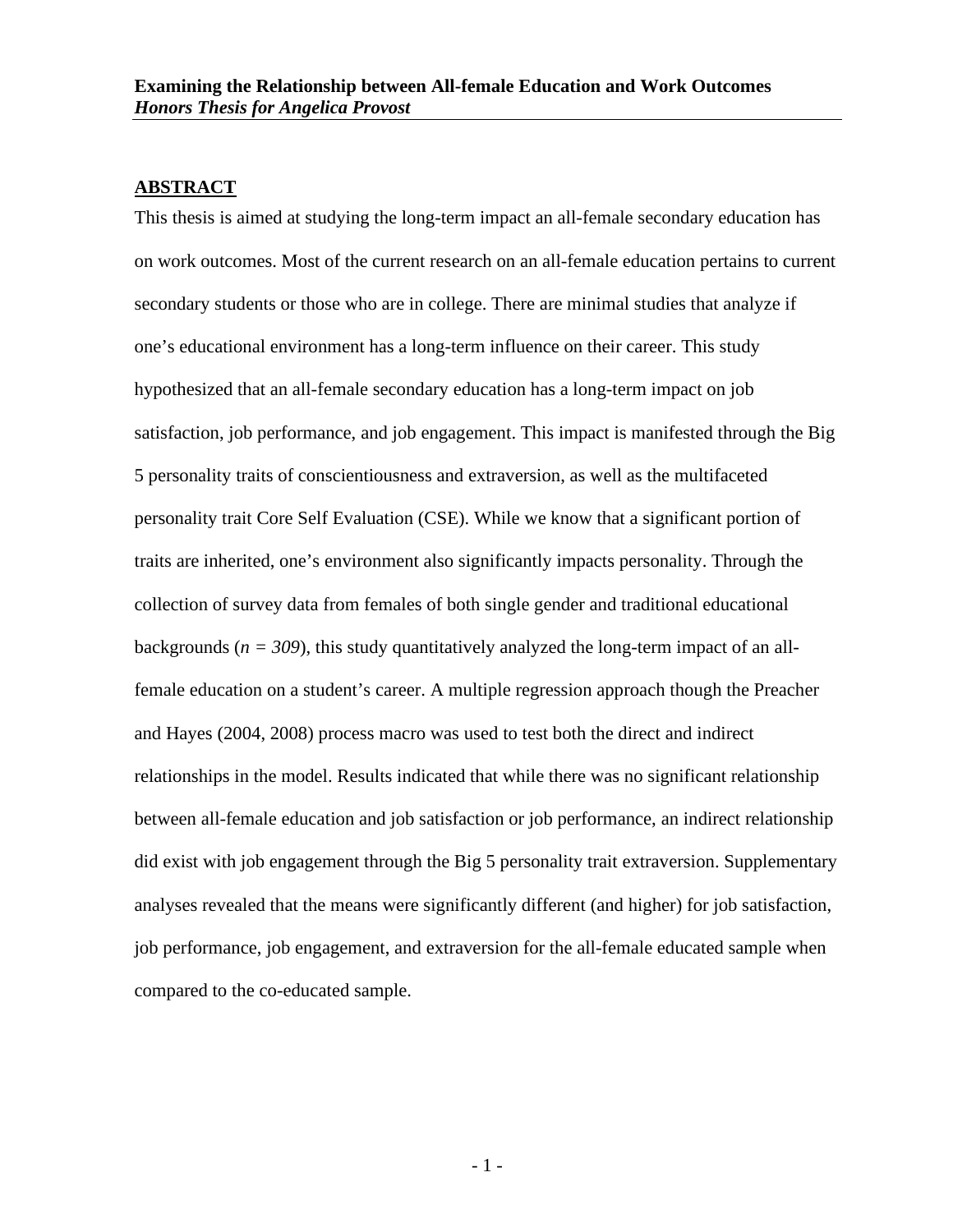#### <span id="page-3-0"></span>**INTRODUCTION**

Currently, there is limited research on the long-term effects of single-gender education, especially in a corporate or professional environment. As someone who graduated from an all-female high school, I feel it would be beneficial to further understand the long-term impact of the environment in which a person is educated. While there are studies on traits and behaviors of females educated in a single-gender environment, there is little to no research that goes beyond the physical classroom and applies to a student's long-term career. The currently limited research in this area has resulted in a narrow scope on the subject of allfemale education post-graduation. The aim of this research was to contribute to the current literature on all-female education, as well as open the door for future studies analyzing the long-term impacts of this educational environment.

This study explores the relationship between all-female education and work outcomes. This relationship is analyzed through three key dimensions: the multifaceted personality trait Core Self-Evaluation (CSE), which encompasses the four traits including: self-esteem, selfefficacy, emotional stability, and locus of control, along with the Big 5 personality traits conscientiousness and extraversion. CSE has been shown to be an important personality variable for work outcomes (Erez & Judge, 2001). The Big 5 personality dimensions of conscientiousness and extraversion have also been shown to have an effect on both job performance and job satisfaction (Hurtz & Donovan, 2000), as well as job engagement (Kim, Shin, & Swanger, 2009). Through survey analysis which compared an all-female educated sample of respondents with a co-educated female sample, I was able to determine if these personality traits are fostered at a higher level in the all-female educated group and if these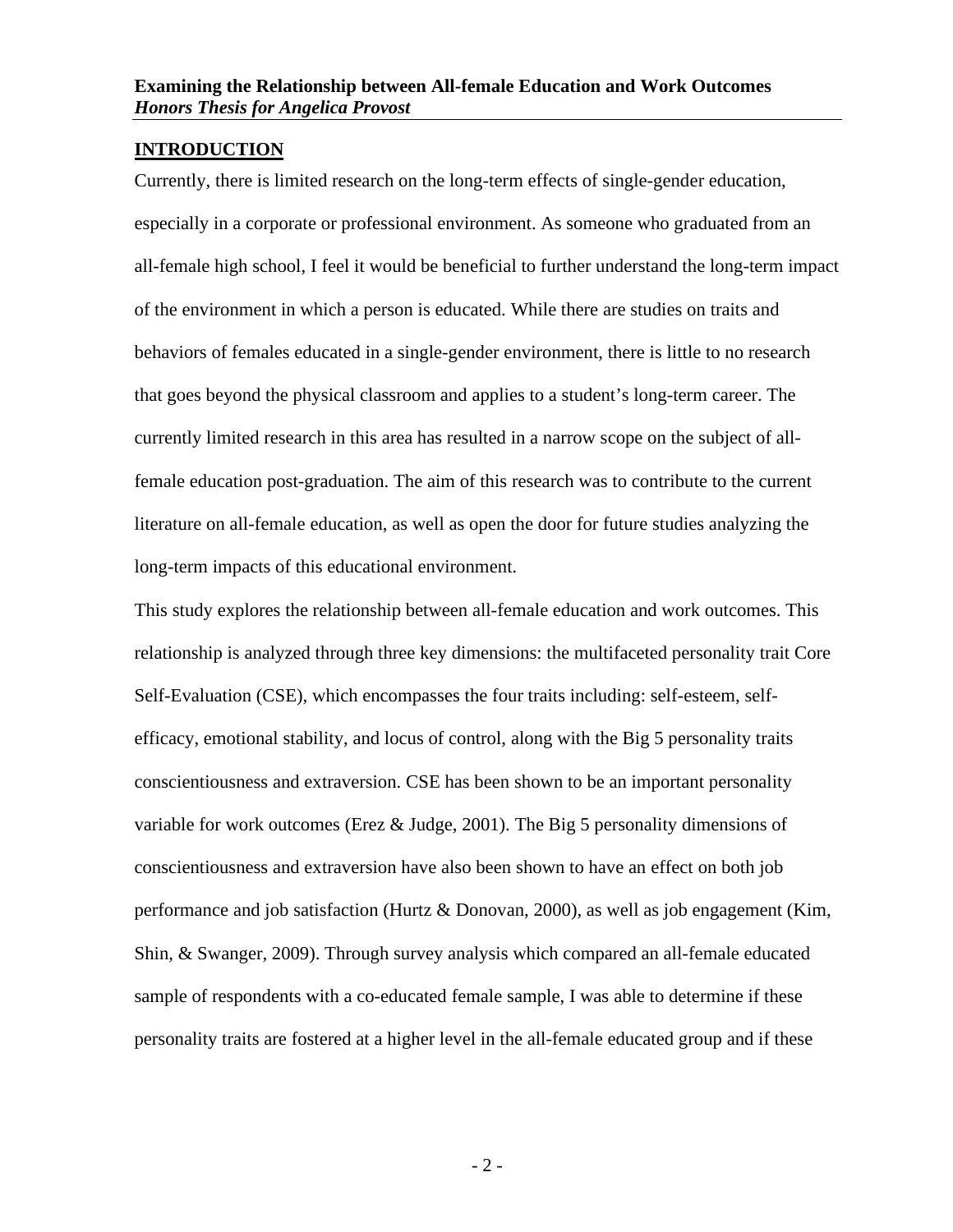effects transmit into higher perceptions of job satisfaction, job performance, and job engagement.

#### <span id="page-4-0"></span>**LITERATURE REVIEW**

#### <span id="page-4-1"></span>Personality

Personality is defined as an individual's characteristic patterns of thought, emotion, and behavior, along with the psychological mechanisms behind those pattens. It seeks to bring together contributions from developmental, social, cognitive, and biological psychology to understand how people differ (Funder, 2001). Today, personality is seen as a key factor in the prediction of both career and life satisfaction (Lounsbury, Park, Sundstrom, Williamson, & Pemberton, 2004). Research attributed to personality and organizational behavior is often divided into two phases (Barrick, Mount, & Judge, 2001). The first phase, taking place between the 1900s and mid-1980s, involved researchers evaluating relationships of individual scales of personality inventories to aspects of job performance. This phase concluded with the understanding that personality and job performance did not share a relationship. The second phase, taking place from the mid-1980s to present day, is primarily focused on the Five Factor Model (FFM) or Big 5 (Barrick et al., 2001). A common measure of the FFM is the NEO Personality Inventory which measured each of the dimensions of the Big 5 (McCrae & Costa, 1994). Studies related to this phase have concluded that particular aspects of personality are related to job performance (Day, & Silverman, 1989). During its second phase of research, the impact of personality on personal outcomes appeared more optimistic due to the meta-analytic studies of the FFM (Barrick et. al., 2001).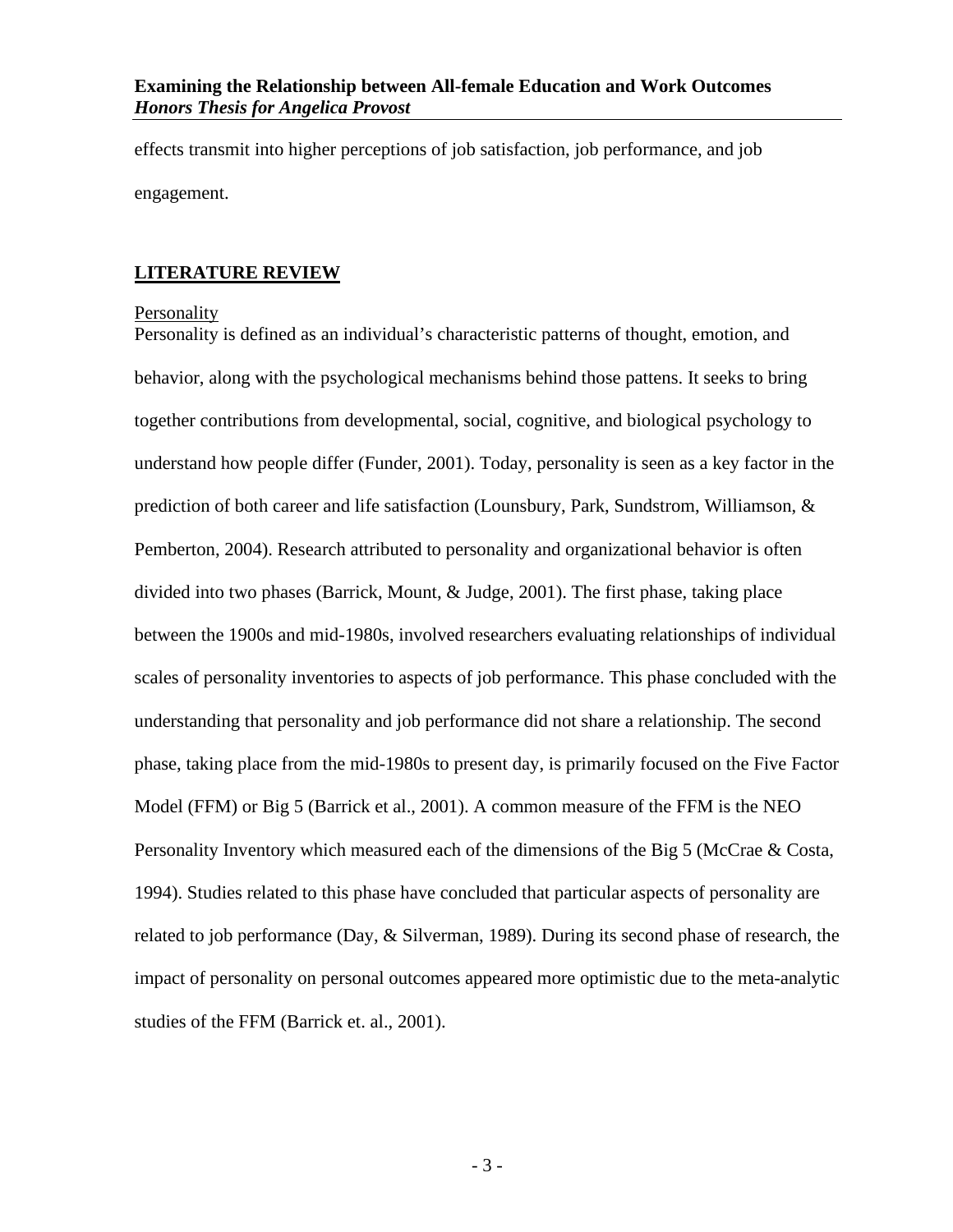#### <span id="page-5-0"></span>The Big 5

Also known as the Five-Factor Model (FFM), the Big 5 consists of five broad dimensions of personality (Barrick & Mount, 1991). The five dimensions consist of conscientiousness, emotional stability (vs. neuroticism), agreeableness, openness to experience, and extraversion (Goldberg, Hughes, Merenda, & Sweeney, 1996). Conscientiousness refers to the degree to which a person is careful, thorough, responsible, organized, and scrupulous (Roccas, Sagiv, Schwartz, & Knafo, 2002). Out of the Big 5, it is the trait that holds the highest correlation to job performance (Hurtz & Donovan, 2000). It is also highly correlated with job satisfaction, as it represents a general work involvement tendency (Judge, Heller, & Mount, 2002). Job engagement has also been shown to have a positive relationship to task performance in individuals who exhibit high levels of conscientiousness (Bakker & Demerouti, 2012). Emotional stability, the inverse of neuroticism, refers to the degree an individual is calm and poised (Roccas et. al., 2001). Individuals who exhibit high neuroticism, (the inverse of emotional stability), put themselves in situations that foster negative effect. If these relate to work, they could relate to diminished levels of job satisfaction (Judge et al., 2002). Extraversion represents the degree to which individuals are sociable, talkative, assertive, active, and exhibit positive emotions (Roccas et. al, 2001). Extraversion has been found to predict job performance, especially in jobs characterized by social interaction (Rothmann & Coetzer, 2003). Extraversion additionally has been correlated with predicting job satisfaction (Judge, Heller, & Mount, 2002). Job engagement has also been associated with motivational elements of emotional stability, and energized forms of conscientiousness and extraversion (Inceoglu & Warr, 2011). Agreeableness reflects individuals who tend to be good-natured, compliant, modest, gentle, and cooperative. Lastly, Openness to experience refers to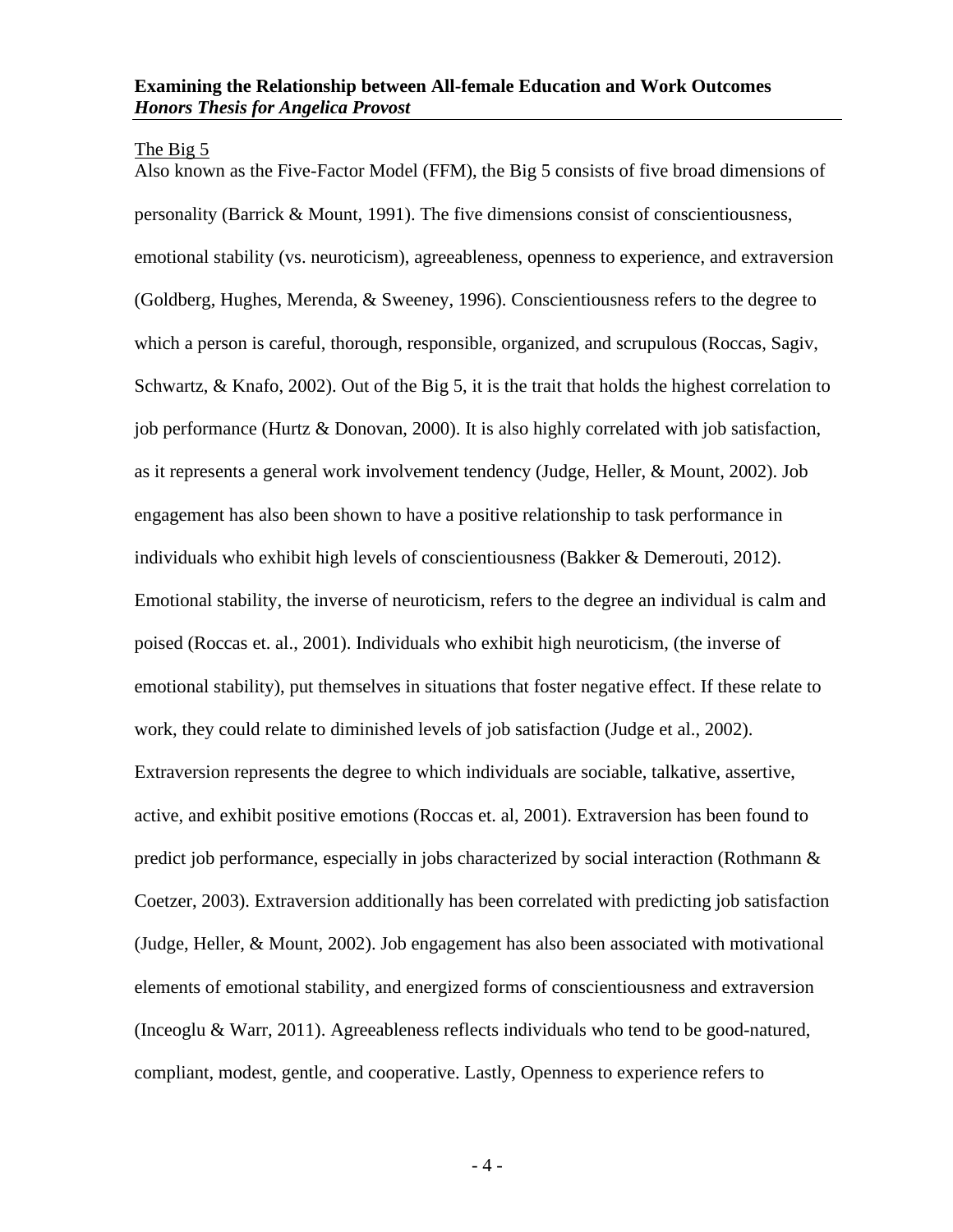individuals who are intellectual, imaginative, sensitive, and open-minded (Roccas, et. al., 2002). Both agreeableness and openness to experience are expected to have weak relationships with overall job performance (Barrick et. al., 2001).

Of the Big 5 personality traits, extraversion and conscientiousness appear to have the strongest correlations to job satisfaction measures. These traits also have high correlations to life satisfaction (Judge, et, al., 2002). Regarding job performance, studies show that it is highly correlated to consciousness and extraversion (Barrick & Mount, 1991). Conscientiousness has also been significantly related to work engagement (Argarwal & Gupta, 2018). A 2003 study of the Big 5 also indicated that extraversion and consciousness were both associated with task performance and creativity. The study further found that these two traits predict job performance in various occupations (Rothmann & Coetzer, 2003).

#### <span id="page-6-0"></span>Core Self-Evaluation (CSE)

Core self-evaluation (CSE) is a broad personality trait that is comprised of four individual traits (Judge, 2009). The theory began with the writings of Edith Packer in the 1980s. Packer argued that evaluations of situations are affected by fundamental appraisals known as core evaluations (Chang, Ferris, Johnson, & Rosen, 2012). The theory itself was further developed and defined as the "fundamental premises that individuals hold about themselves and their functioning in the world" (Johnson, Rosen, & Levy, 2008, p. 391).

The four traits in the theory include self-esteem, locus of control, self-efficacy, and emotional stability (or neuroticism) (Kacmar, Collins, Harris, & Judge, 2009). These traits adhere to three attributes of dispositional traits that exhibit one's CSE. The attributes include evaluation focus, fundamentality, and scope (Chang et. al., 2012).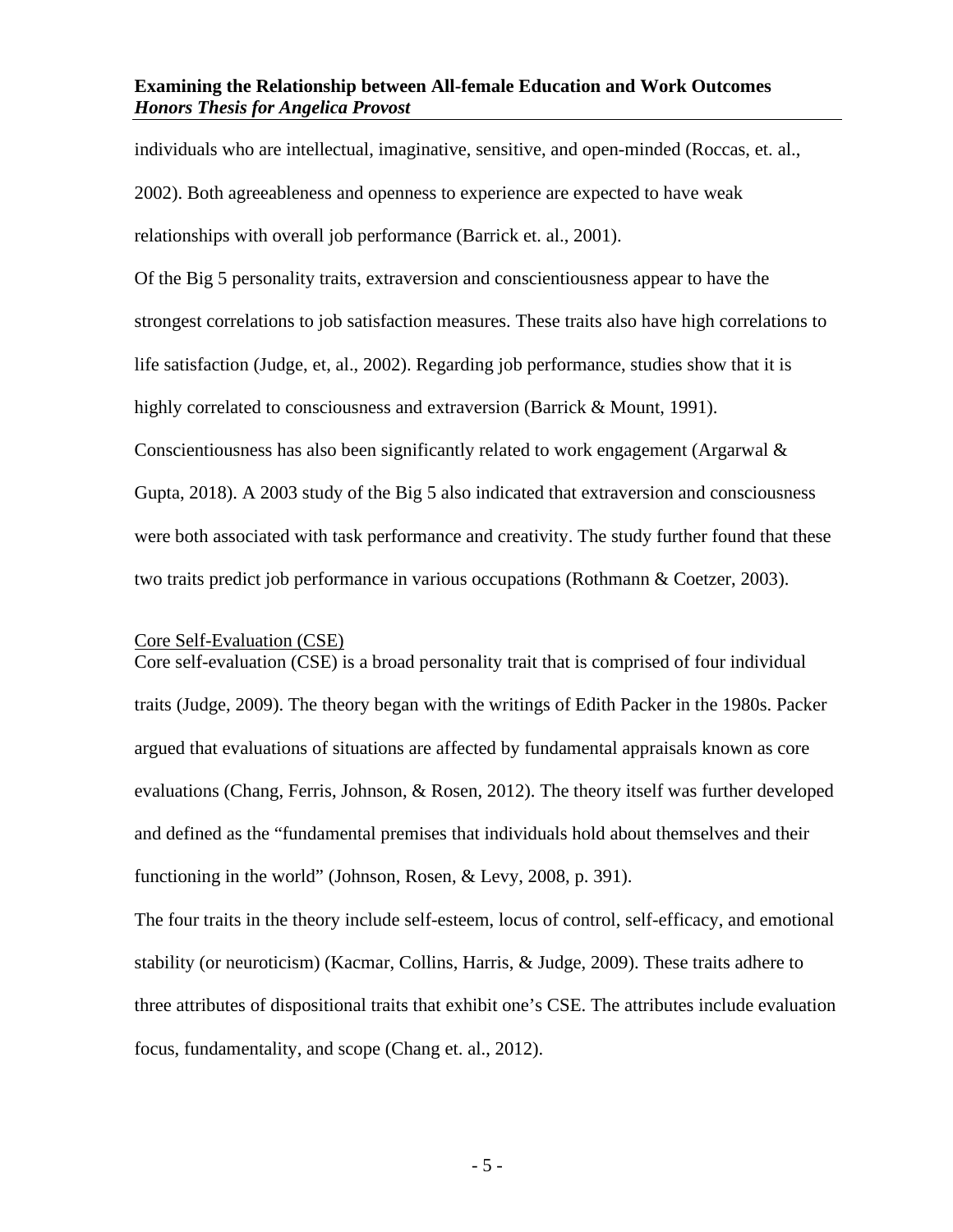Self-esteem involves an appraisal of one's self-worth as well as their overall self-evaluation of their competencies (Rosenberg, 1965). This trait is generally formed by the end of adolescence and is considered stable and not easily modified (Tharenou, 1979). Self-esteem is considered to be the most fundamental manifestation of CSE because it represents the overall value one places on themselves (Judge et. al., 2001). Locus of control (LOC) is the belief a person has that they control their own fate (Change et. al., 2012). It measures individuals on two different ends of a spectrum. Individuals with an internal LOC believe their successes, failures, and outcomes are controlled by their own actions and behaviors. Individuals with an external LOC believe their outcomes are controlled by factors like chance and fate (Karimi  $\&$ Aliour, 2011). Internal LOC has been positively related to job performance and satisfaction (Spector, 1982). Generalized self-efficacy describes one's judgement of their ability to perform a given task (Change el. al., 2012). Studies indicate that it shares a correlation with job performance (Judge, Erez, & Bono, 1998). Lastly, emotional stability is a trait that is shared between both CSE and the Big 5. It is defined as the extent to which an individual feels calm and secure as well as how they react to everyday occurrences in their life (Change et. al., 2012).

Regarding the relationship between job performance with CSE, it is argued that individuals with high CSE scores are more motivated to perform their job-related tasks, and motivation is consequently a major determinant of job satisfaction. For this reason, motivation has been seen as a mediator between CSE and performance (Judge, Heller, Mount, 2002). CSE also influences job satisfaction. Research has indicated that people with higher scores are generally more positive individuals who perceive complexity as intrinsically fulfilling (Bono & Judge, 2003). CSE has also been linked to job engagement. A 2015 study found that "highly self-

- 6 -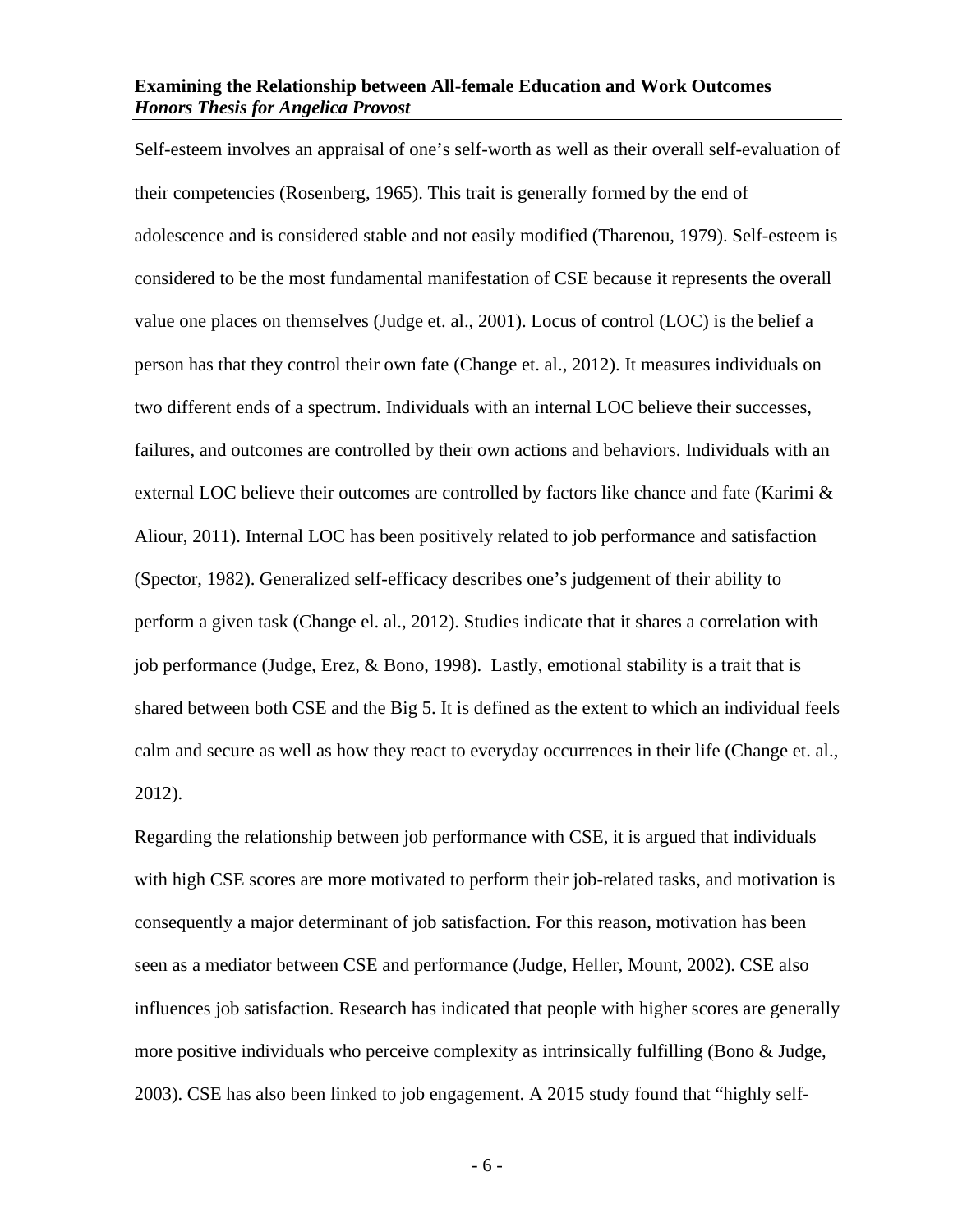evaluated employees are more likely to engage in their work" as they have a meaningful place to execute the high objectives they set for themselves (Hanif, Naqvi, & Hussain, 2015). CSE is measured both directly and indirectly. The initial approach used to evaluate CSE was an indirect one. With this approach, each individual trait would be studied separately and then joined to form an overall analysis of CSE. In recent years, direct approaches have been developed that study CSE as an integrated framework. The most notable direct approach is the Core Self Evaluation Scale (CSES) that was developed in 2003 by Judge, Erez, Bono, and Thoresen. The CSES features 12 statements - six positive, and six negative – that determine a composite CSE score (Judge, Bono, & Thoresen, 2003). Individuals rate how much they agree or disagree with each statement on a 5 point scale and an aggregate score is calculated. It has been determined that the CSE 12-item scale should be used when the composite score is a better research measure and when participant time is limited (Gardner & Pierce, 2009).

#### <span id="page-8-0"></span>Heritability of Traits

While environmental factors do contribute to the personality traits an individual exhibits, there are also studies that show personality has a significant genetic effect on individual differences in traits. A 2015 study found that 39% of individual differences in personality were due to heritability, and the remaining 61% were attributed to environmental effects (Vukasovic & Bratko, 2015). Another study conducted with twin participants found that conscientiousness' genetic influence was estimated at 44%, while extraversion was attributed 53% to heritability (Jang, Livesley, & Vemon, 1996). When compared with work outcomes, a 2003 study on the heritability of job satisfaction using the five-factor model (Big 5) found that the Big 5 had a low mediation effect (24%) on the genetic variance in job satisfaction (Ilies  $\&$ Judge, 2003).

- 7 -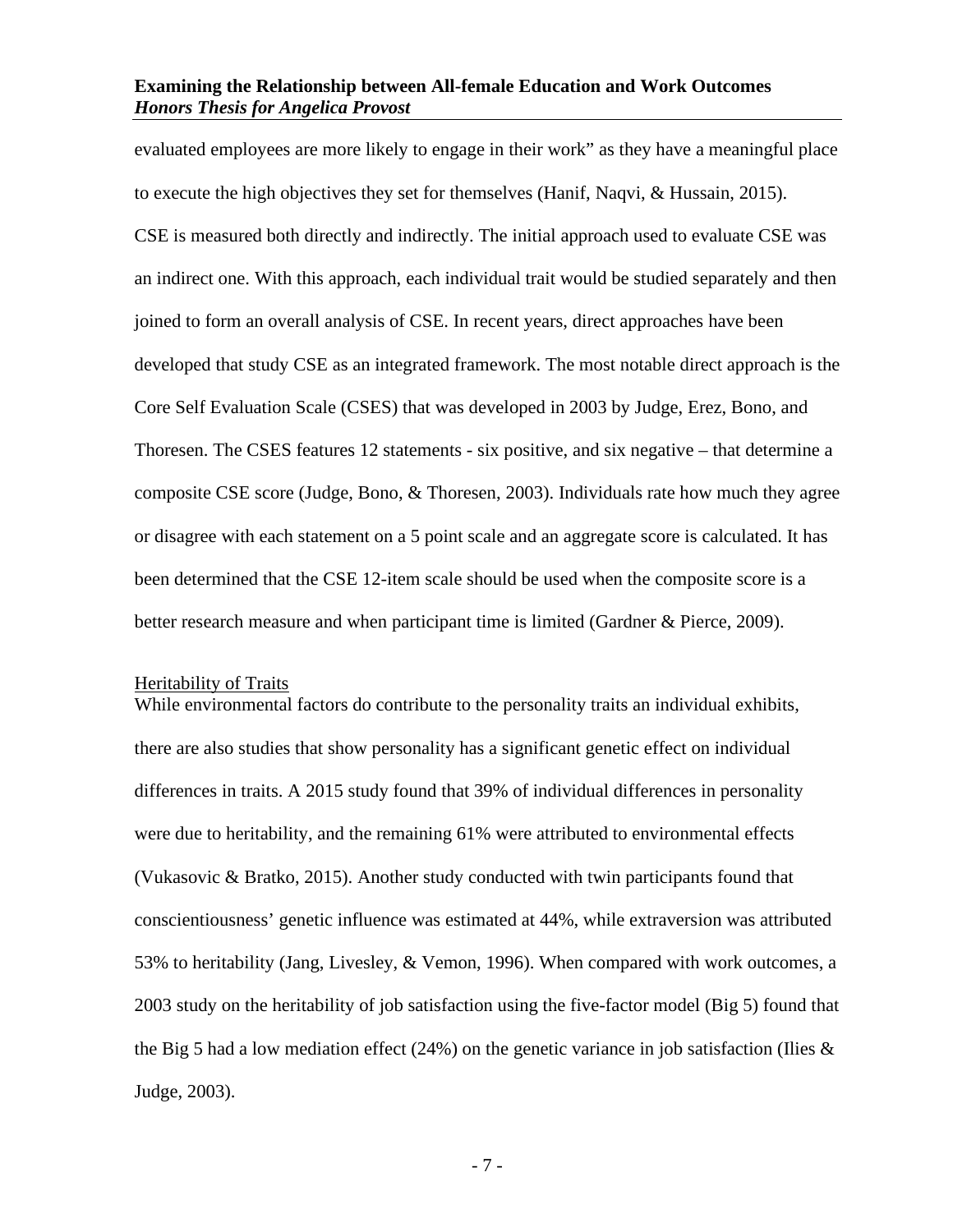While there is not much research on heritability of the multifaceted trait of core-self evaluation, the specific traits that make up CSE have been linked to both genetic and environmental factors. For example, emotional stability is a widely studied trait that shared by the Big 5 and CSE. Another study found that self-efficacy is significantly attributed to genetic factors (Waakataar & Torgersen, 2013). As the highly debated topic of nature versus nurture continues to be studied, the understanding of the environmental and genetic effects on trait development proceeds to be further defined. A theory known as interactionism, further illustrates this idea as the interaction between a person's genetics and situational factors join together to exhibit different behaviors and outcomes in an individual (Ekehammar, 1974). Consequently, my thesis explored how an all-female education can foster (i.e. "nurture") the positive development of these traits regardless of the level of these traits individuals might genetically be predisposed to have (i.e. "nature").

#### <span id="page-9-0"></span>All-Female Education

Although there has not been extensive research on the long-term effects of an all-female education, there is some research pertaining to students who are currently studying in a singlegender environment. A recent study used data collected from over 1,000 incoming college freshmen who attended over 100 independent all-girls high schools through the national CIRP Freshmen Survey which was administered by the Higher Education Research Institute (HERI). This research has determined that students who attend all female institutions exhibit stronger academic skills, higher self-confidence, increased political engagement, as well as a strong passion for community involvement (Lim & Riggers-Piehl, 2018). Moreover, students who attend all female institutions have a high tolerance for opposing beliefs and are more open to hearing ideas that differ from their own (Sax, Arms, Woodruff, Riggers, & Eagan,

- 8 -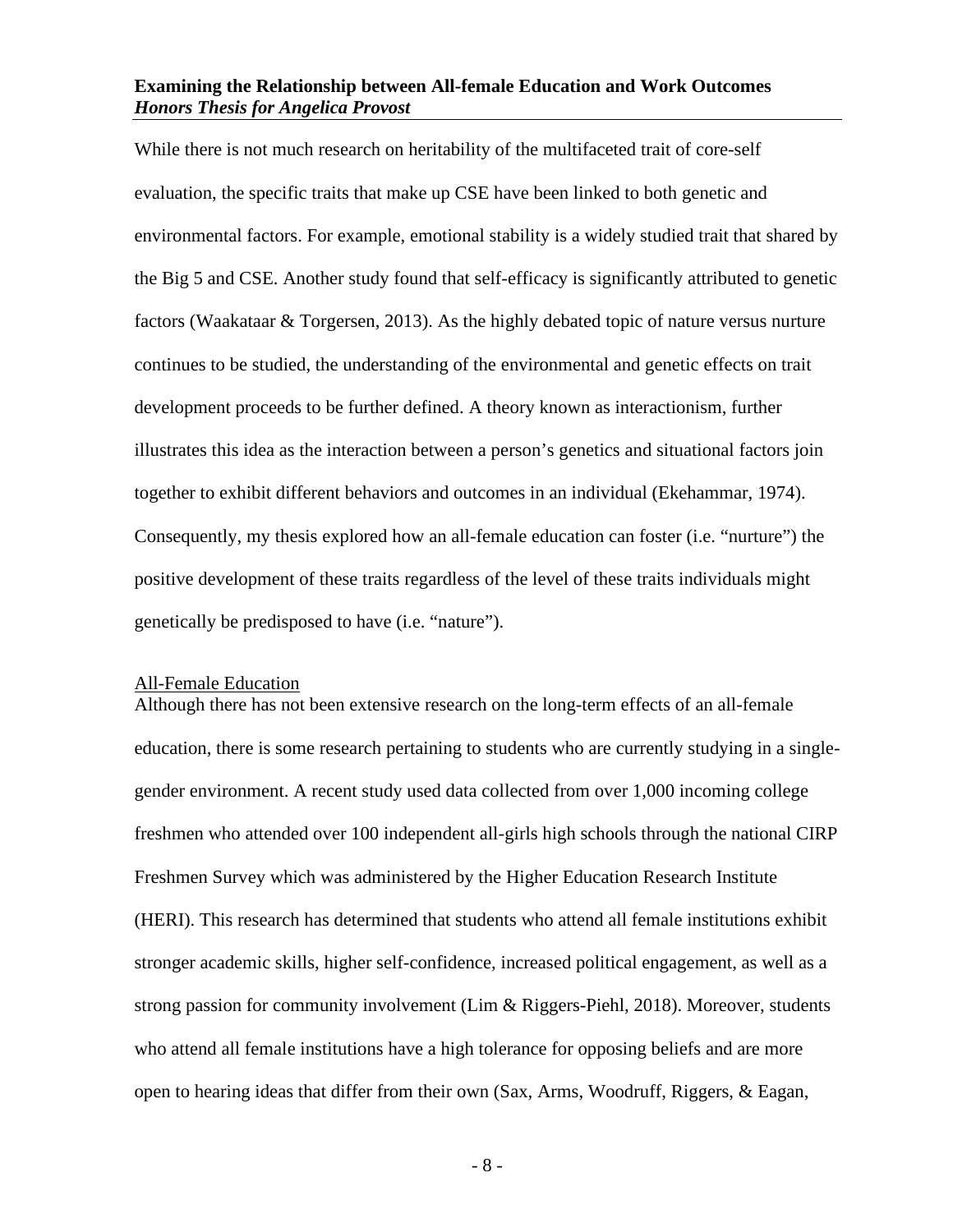2009). Additionally, an increasing amount of public schools are offering students singlegender options for education as this may be more beneficial to students (Salomone, 2006). Regarding self-concept, studies show that students who are educated in a single-gender environment are more likely to have an internal locus of control and overall higher selfconcept compared to co-educated students (Lee & Bryk, 1986). Studies also indicate the self confidence is high in areas of science and mathematics (g, Lim, Riggers-Piehl, 2018). Additionally, 60% of students consider themselves to be "above average" with intellectual self-confidence (Holmgren, 2014). Both these findings indicate that the environmental impact of an all-female education can have a positive influence on one's self concept or CSE. Selfesteem and locus of control make up two of the four components of this broad personality dimension. The studies above indicate that females educated in a single gender environment manifest significant differences in the levels of these traits.

In terms of academic achievement, women who attended all-female schools outperform their co-educated peers on a variety of metrics such as SAT scores (Sax et. al., 2009). Additionally, all-female educated students tend to spend more of their free time on academics (Sax et. al., 2009). Moreover, a 2013 University of Essex study found that exposure to one hour of allfemale education a week increases a student's likelihood to pass their second year of high school by 10% (Booth, Cardona, & Nolen, 2013). There are studies that link high academic achievement to higher levels of conscientiousness. A 2007 study linked a relationship between conscientiousness and a student's GPA (Wagerman, & Funder, 2007). Another study found that extraversion had a positive association with achievement motivation. (Komarraju, Karau, & Schmeck, 2009).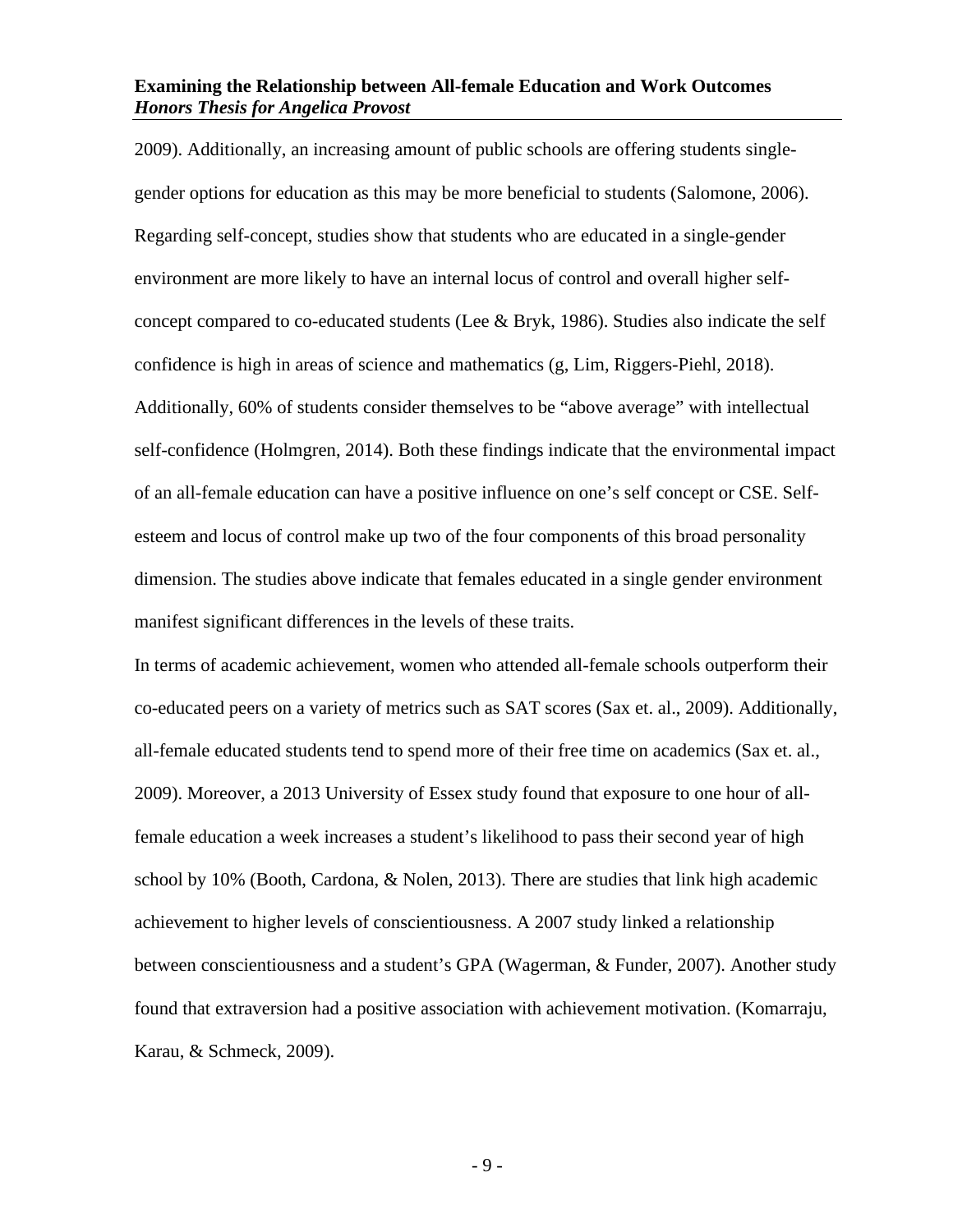A 2014 study found that all-female educated students have a higher interest in graduate school than their co-educational peers (Holmgren. 2014), and another found that students have greater career aspirations (Watson., Quatmann, & Edler, 2002). Ninety nine percent of students at all-female institutions expect to earn a college degree, and over 2/3 of these individuals expect to earn graduate degrees. Research also indicates that all-female educated students strongly agree they are "motivated by their desire to succeed" and their desire to learn outside of school (Holmgren, 2014). Moreover, a 2005 study conducted by the United States Department of Education found positive effects for students educated in a single-sex environment in areas such as selection of college major, locus of control, and achievement in mathematics and science. However, the study also found that there were unfavorable effects on students in other areas such as self-esteem (Mael, Alonso, Gibson, Rogers, & Smith, 2005).

Overall, there is limited research on the long-term effects of all-female education, and most of the current research has developed over the last 20 years as there was not a strong focus on this area throughout the  $20<sup>th</sup>$  century (Anfara, & Mertens, 2008). Moreover, there is little research on the effects of single gender-education past college entry (Sax, Arms, Woodruff, Riggers, & Eagan, 2009). This has left public schools, parents, and researchers continuing to question if there is a notable long-term benefit of an all-female education, and if so, how profound that impact might be.

#### <span id="page-11-0"></span>Job Satisfaction, Job Performance, & Job Engagement

Job performance refers to role prescribed behavior that contributes to the organization. It is a combination of knowledge, motivation, skills, and ability (Zyphus, Chaturvedi, & Avery. 2008). Job performance can be affected by both situational and dispositional factors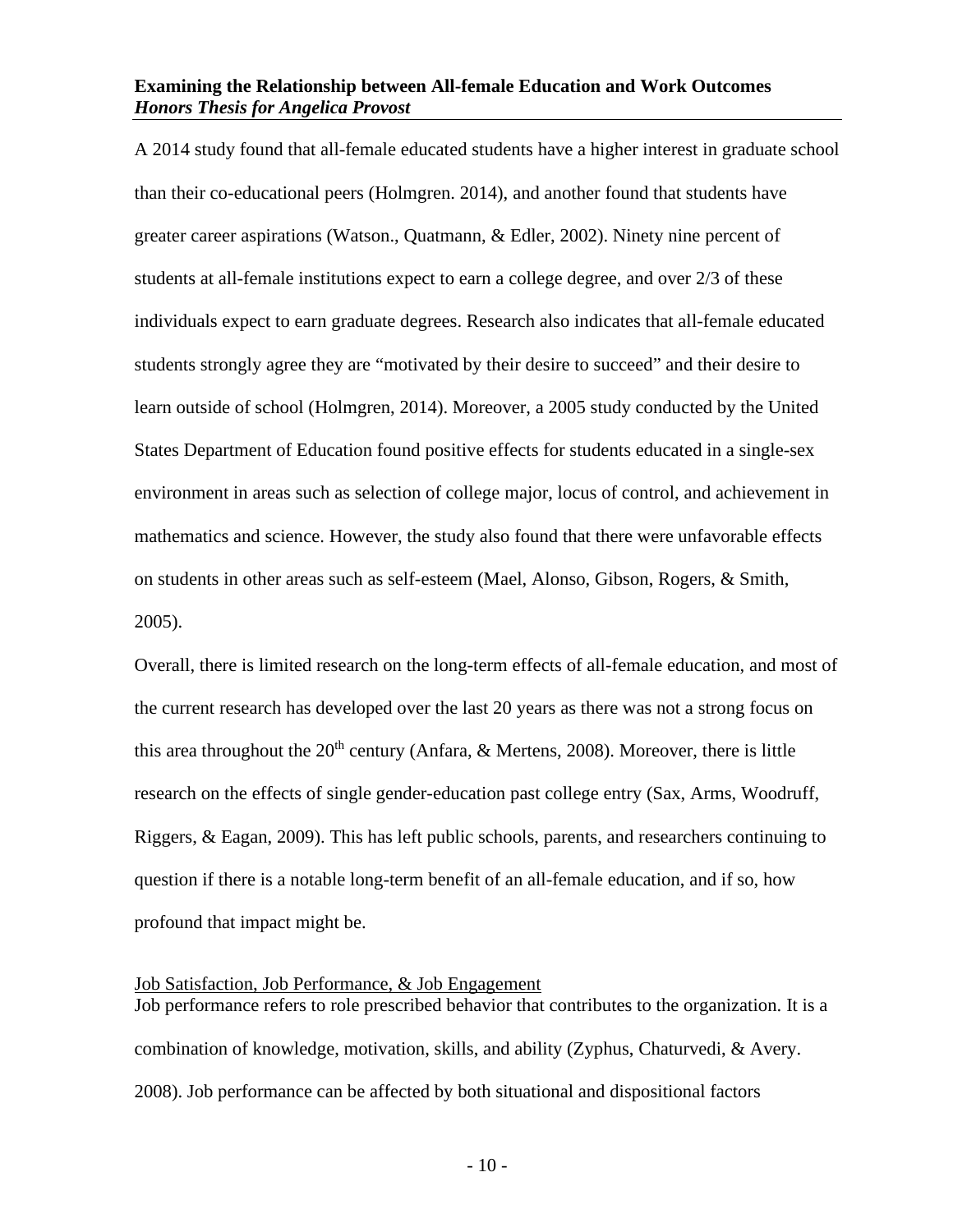(Rothmann & Coetzer, 2003). Job satisfaction refers to the degree to which employees have a positive affective orientation towards employment by the organization (Gaertner & Robinson, 1999). It has been linked with leading to recognition, income, promotion, and other advancement goals (Aziri, 2011). Job engagement is a persistent and positive affective state of fulfilment in employees that can be characterized through vigor, dedication, and absorption (Wefald & Downey, 2009). Engaged individuals are attentive, connected, and focused on their role performance within an organization (Rich, Lepine, & Crawford, 2010). The Big 5 personality dimensions, conscientiousness and extraversion have an impact on job performance, job satisfaction, and job engagement. Conscientiousness assesses personal characteristics that are important for carrying out work related tasks such as an individual being hardworking, responsible, and careful (Barrick & Mount, 1991). Additionally, it is understood that an individual with high conscientiousness would have greater achievement in academic and professional life than individuals with low degrees of the dimension (Gardner & Pierce 2010). The Big 5 dimension of extraversion has been linked to job engagement as both concepts share high energy and vigor (Kim, Shin, & Swanger, 2009). Another study found extraversion to be linked to job satisfaction through the enthusiasm facet of extraversion (Harari, Thompson, & Viswesvara, 2018).

CSE is also key indicator of job performance and satisfaction (Judge, Erez, Bono, & Thoresen, 2003; Erez & Judge, 2001). One of the first studies involving CSE theorized it had a positive impact on perceptions of work characteristics, job satisfaction, and life satisfaction (Judge, Locke, Durham, Kluger, 1997). Furthermore, a 1998 study by Judge, Locke, Durham, and Kluger indicated similar findings. Researchers noted "The way in which people see themselves affects how they experience their jobs and even their lives" while also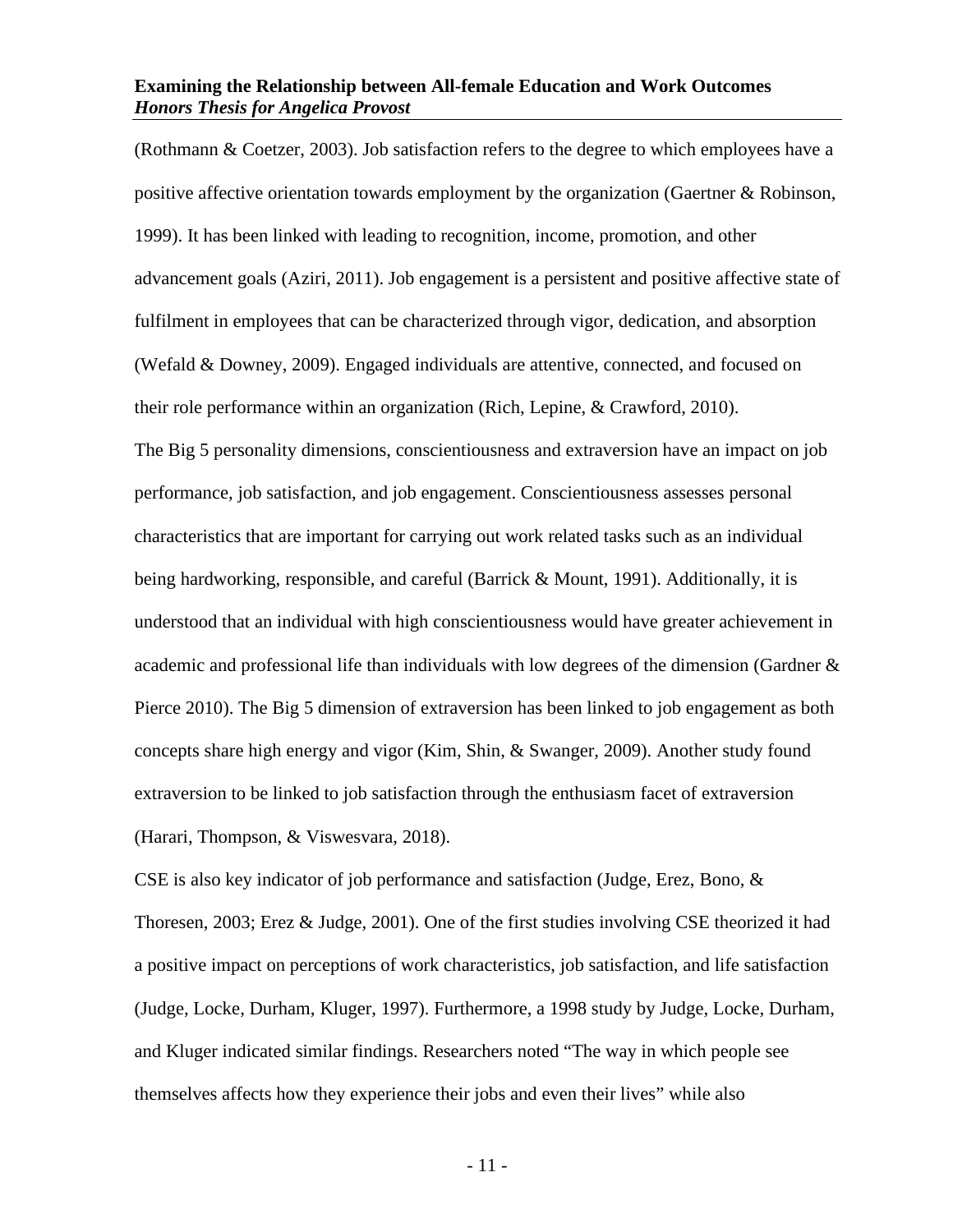acknowledging that self-esteem and self-efficacy contributed the most significantly to one's overall CSE (Judge et. al., 1997). In another study, Judge and Bono suggest that the traits that comprise CSE are among the best dispositional predictors of both job satisfaction and performance (Judge & Bono, 2001). A study also found that CSE and job engagement shared an indirect relationship with job insecurity having a moderating effect (Yoo & Lee, 2019). While there is currently no research that formally links all-female education to the work outcomes of job performance, job satisfaction, and job engagement, there are shared traits that affect the variables. For example, students who attend all-female institutions are more likely to have a positive self-concept, internal locus of control, and higher self-esteem and selfconfidence in certain academic areas. Students also exhibit a higher motivation to learn outside of the classroom than their co-educated pairs. These findings coincide with the Big 5 personality traits consciousness and emotional stability as well as CSE. This study intended to analyze if there is a relationship between all-female education and job performance, job satisfaction, and job engagement, and to what extent this relationship is mediated through the Big 5 traits extraversion and conscientiousness, and CSE.

#### <span id="page-13-0"></span>**RESEARCH QUESTIONS & HYPOTHESES**

#### <span id="page-13-1"></span>Research Questions

1. How does the education type of the secondary school environment (all-female vs. coed) influence the development of the personality traits of CSE, conscientiousness, and extraversion?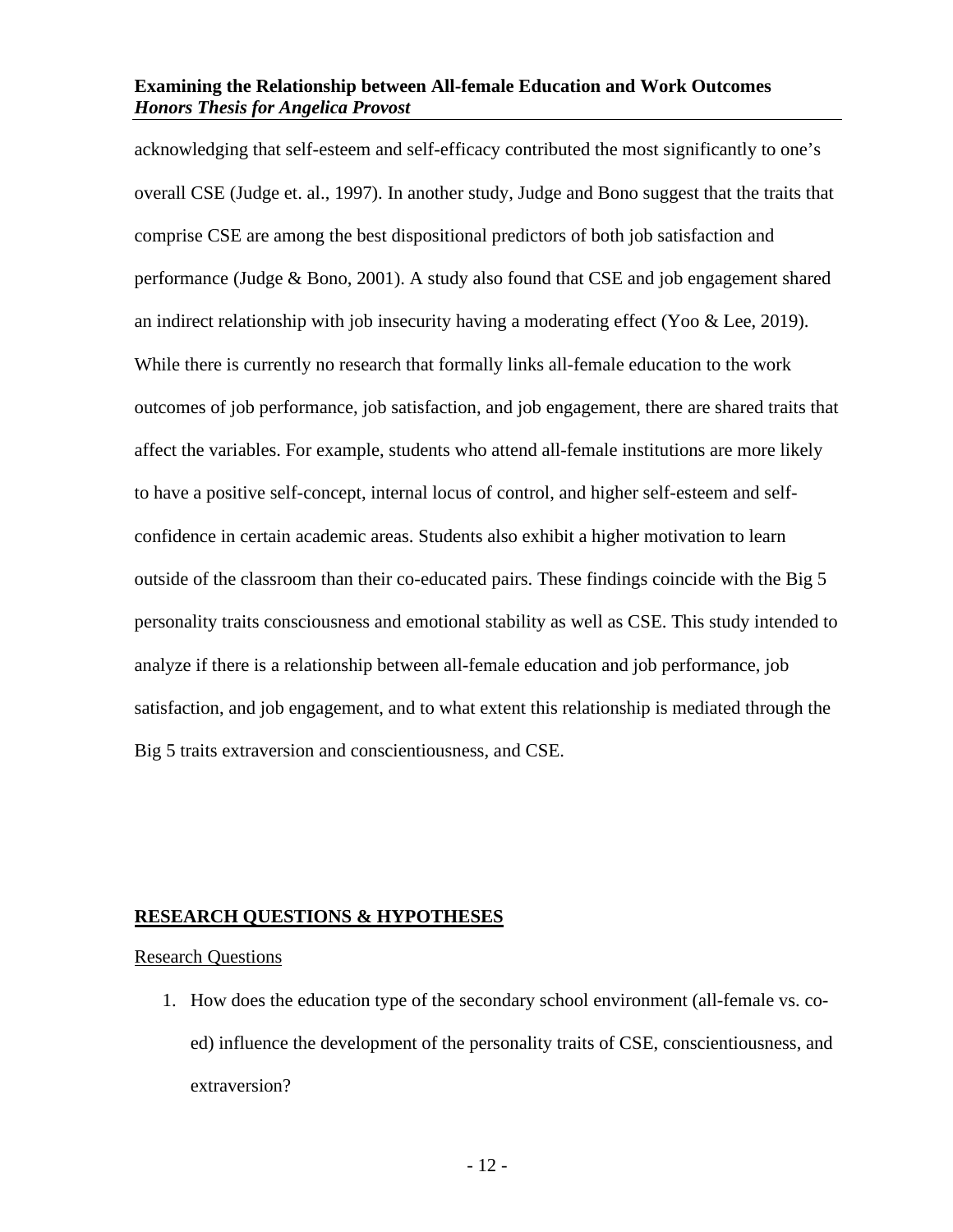2. What effect does all-female education have on work outcomes?

#### <span id="page-14-0"></span>Hypotheses

The question regarding nature vs. nurture has long been studied in developmental psychology to understand if, and to what extent, situational factors have on an individual's personality as opposed to genetic and biological characteristics. In 2010, Arnold Sameroff developed a unified theory of development to explain the interaction between nature and nurture. This theory includes four models: personal change, contextual, regulation, and representational (Sameroff, 2010). My study on the impact of all-female education focuses specifically on the contextual model of the unified theory. The contextual model describes the various experiences that either augment or constrain individual development (Sameroff, 2010). This model theorizes that an individual's experiences with their family, school, peers, community, etc. all contribute to their overall development. These changing environments include both the settings and larger social contexts (formal and informal) in which the settings are embedded (Bronfenbrenner, 1977).

Current research on all-female education has suggested that students educated in a singlegender environment exhibit stronger academic performance, increased self-confidence, as well as a strong passion for community involvement (Lim & Riggers-Piehl, 2018). Therefore, this study will hypothesize that an all-female educational environment impact's an individual's development.

Studies have indicated that all-female educated students demonstrate higher levels of academic achievement on metrics such as test scores, and pass rates (Booth, et. al., 2013). The relationship between the Big 5 trait of conscientiousness and academic achievement has also shown a link between the variable and a student's GPA (Wagerman, et. al, 2007). Another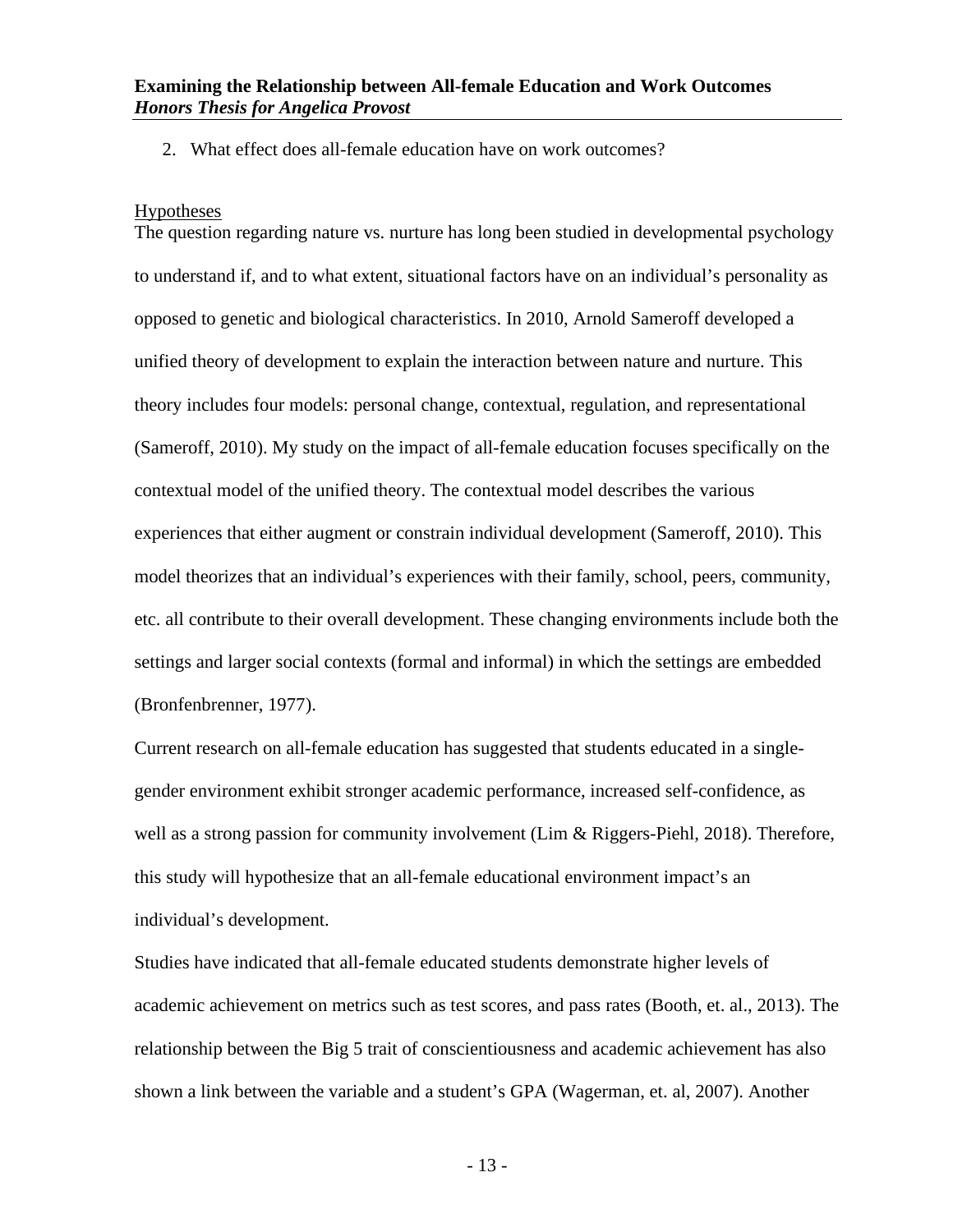study found that students educated in an all-female environment have higher career aspirations and are motivated by a desire to succeed (Holmgren, 2014). Extraversion has been linked to higher levels of motivation and interpersonal engagement (Depue & Collins, 1999). Moreover, studies have indicated that conscientiousness and achievement motivation share a positive correlation, and thus predict performance (Richardson & Abraham, 2009).

*Hypothesis 1: All-female education has a positive influence on the development of the trait conscientiousness.* 

*Hypothesis 2: All-female education has a positive influence on the development of the trait extraversion.*

Studies have also shown that an all-female educational environment fosters an overall higher self-concept and internal locus of control when compared to co-educated peers (Lee & Bryk, 1986). All-female educated students also rated themselves as "above average" in terms of intellectual self-confidence, (Holmgren, 2014). Another study conducted by the U.S. Department of Education found that single-gender education had a positive impact on students in areas related to locus of control and college major selection (Mael, et. al., 2005). These findings all aid in demonstrating that the environmental impact of an all-female education can have a positive relationship to one's self concept or CSE.

*Hypothesis 3: All-female education has a positive influence on the development of the global trait of core self-evaluation.* 

Research has indicated the influence of the Five Factor Model (Big 5) and core-selfevaluation on work outcomes. Specifically, these traits are positively related to job satisfaction, job performance, and job engagement. Individuals who exhibit higher levels of the Big 5 trait conscientiousness are known to exhibit higher levels of job satisfaction, job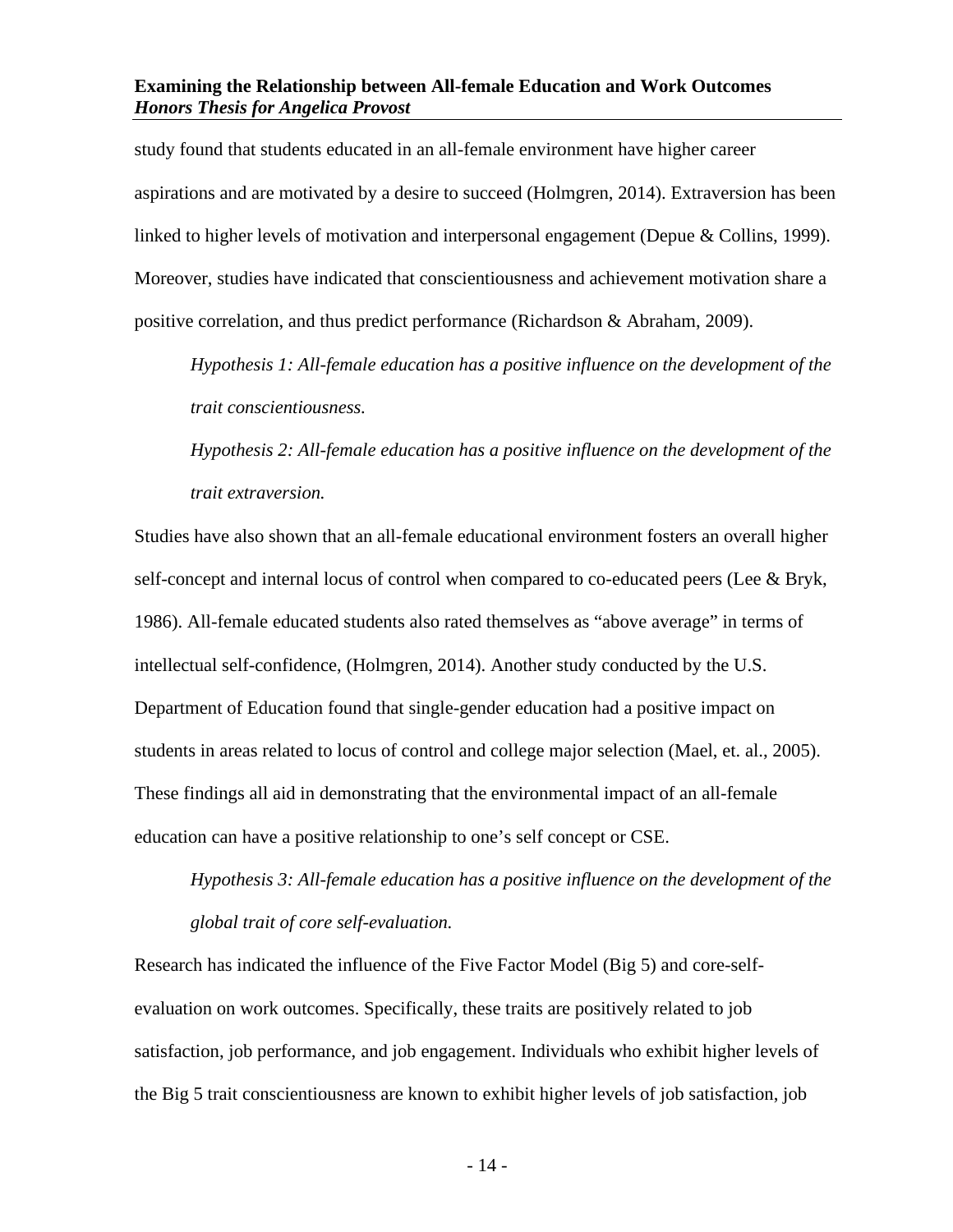performance, and job engagement as they experience greater levels of achievement, responsibility, and carefulness (Barrick & Mount, 1991).

*Hypothesis 4(a): Conscientiousness has a positive influence on job satisfaction. Hypothesis 4(b): Conscientiousness has a positive influence on job performance. Hypothesis 4(c): Conscientious has a positive influence on job engagement.* 

The Big 5 trait of extraversion has also been proven to have a positive influence on job satisfaction, job performance, and job engagement. Individuals with high levels of the trait exhibit higher levels of job satisfaction, job performance, and job engagement as it leads to increased enthusiasm (Harari, Thompson, & Visesvaran, 2018) and social interaction (Huang, Reed, & Mengqiao, 2016).

*Hypothesis 5(a): Extraversion has a positive influence on job satisfaction. Hypothesis 5(b): Extraversion has a positive influence on job performance.* 

*Hypothesis 5(c): Extraversion has a positive influence on job engagement.* 

Lastly, studies have shown that core self-evaluation (CSE) is a positive indicator of job performance, job satisfaction, and job engagement. CSE represents an individual's reflection on themselves and their work. For this reason, the way one perceives themself will have an active impact on how they experience their job and career. Thus, higher levels of CSE will positively impact one's perception of their job performance, job satisfaction, and job engagement.

*Hypothesis 6(a): Core self-evaluation has a positive influence on job satisfaction. Hypothesis 6(b): Core self-evaluation has a positive influence on job performance. Hypothesis 6(c): Core self-evaluation has a positive influence on job engagement.*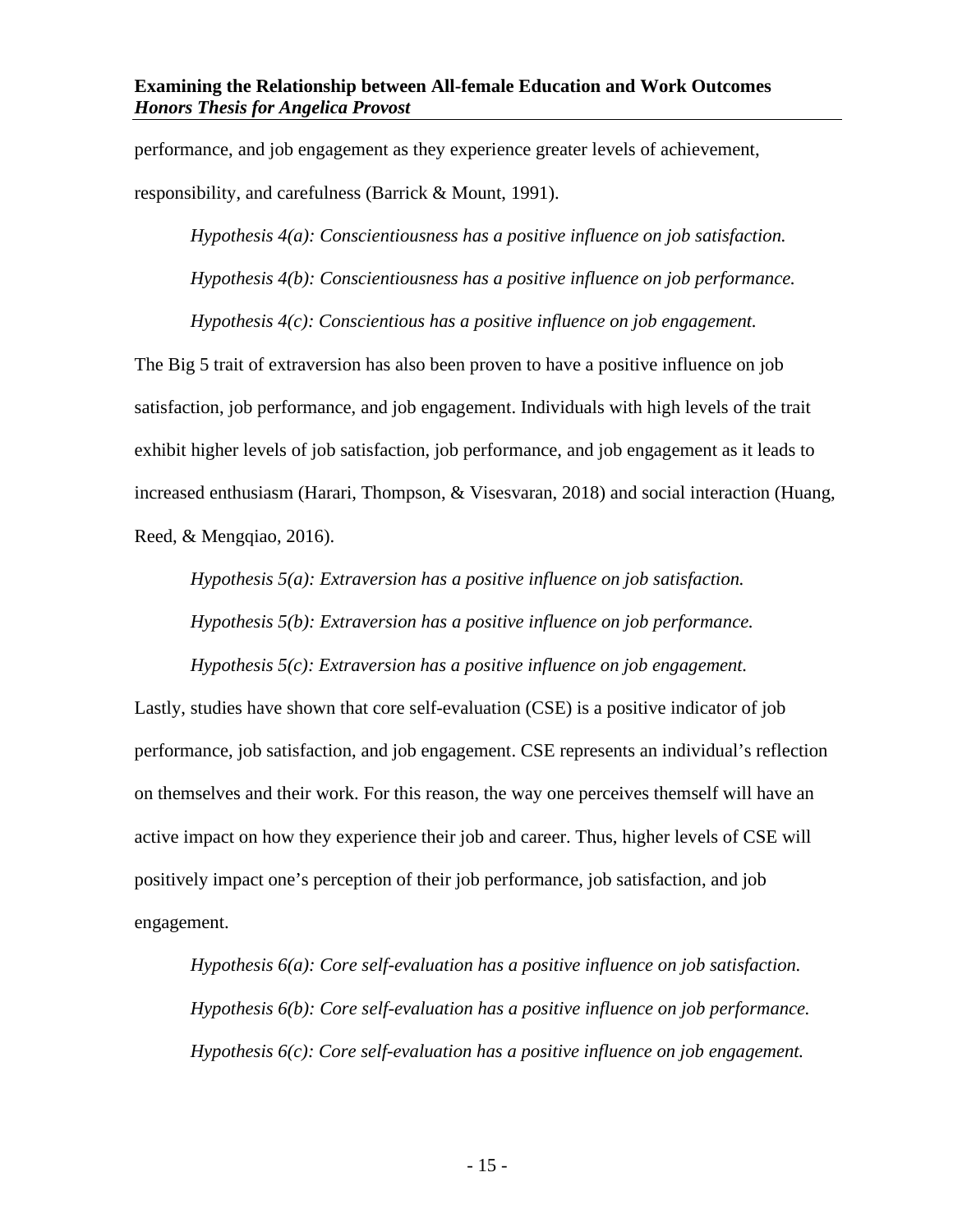In conclusion, I argue that all-female education leads to higher levels of the Big 5 personality traits consciousnesses and emotional stability, as well as the multifaceted trait, core selfevaluation. These traits have all been shown to link to outcomes of job satisfaction, job performance, and job engagement. Therefore, I am arguing that an all-female educational environment directly leads to the following positive work outcomes as well as indirectly through the development of three personality traits.

*Hypothesis 7(a): All-female education has a positive influence on perceptions of job satisfaction.* 

*Hypothesis 7(b): All-female education has a positive influence on perceptions of job performance.* 

*Hypothesis 7(c)*: *All-female education has a positive influence on perceptions of job engagement.* 

*Hypothesis 8 (a): Conscientious mediates the relationship between all-female education and job satisfaction.* 

*Hypothesis 8 (b): Conscientious mediates the relationship between all-female education and job performance.* 

*Hypothesis 8 (c): Conscientious mediates the relationship between all-female education and job engagement.* 

*Hypothesis 9 (a): Extraversion mediates the relationship between all-female education and job satisfaction.* 

*Hypothesis 9 (b): Extraversion mediates the relationship between all-female education and job performance.*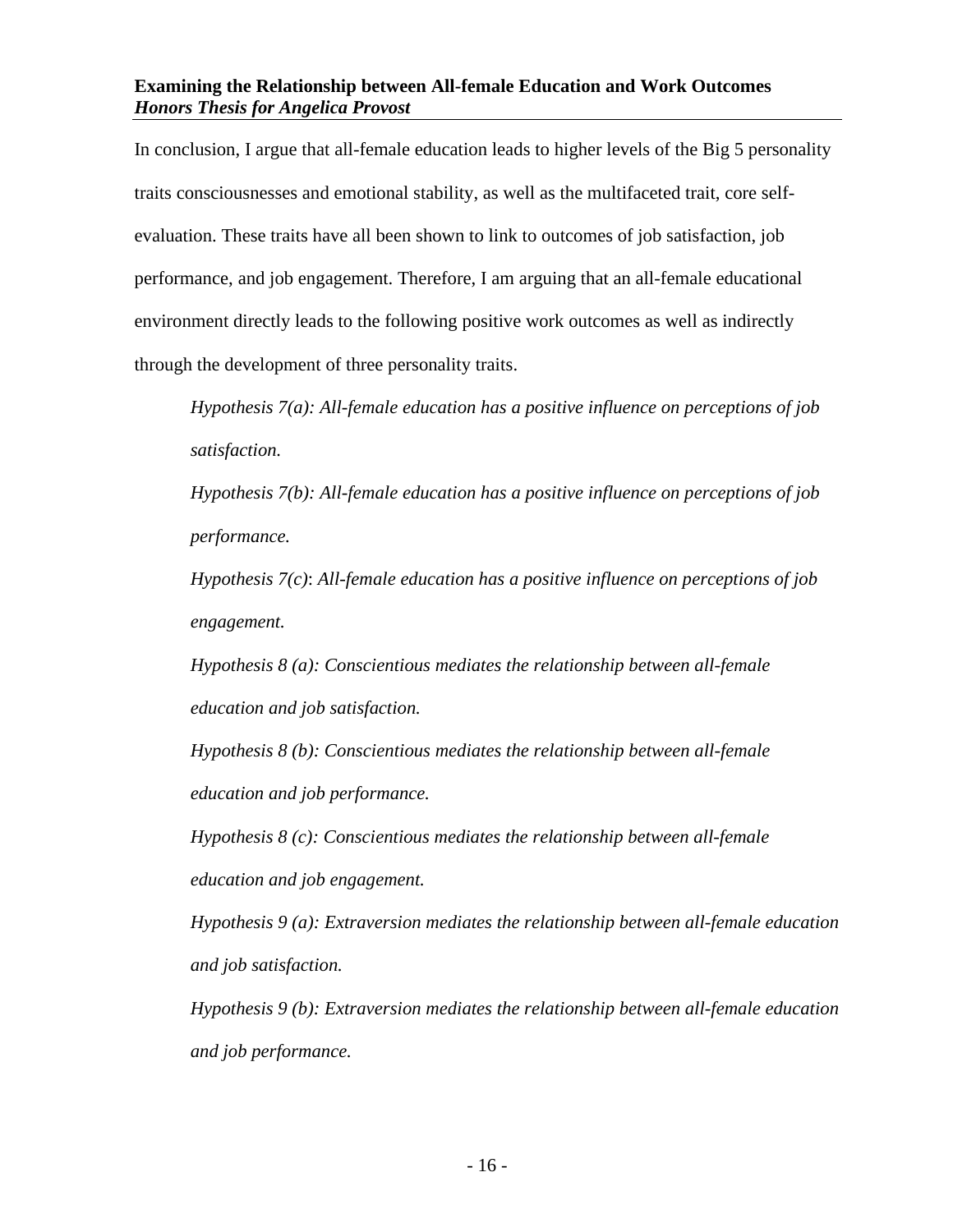*Hypothesis 9 (c): Extraversion mediates the relationship between all-female education and job engagement. Hypothesis 10 (a): Core self-evaluation mediates the relationship between all-female education and job satisfaction. Hypothesis 10 (b): Core self-evaluation mediates the relationship between all-female education and job performance. Hypothesis 10 (c): Core self-evaluation mediates the relationship between all-female education and job engagement.*

<span id="page-18-0"></span>A theoretical model depicting these hypothesized relationships is displayed in Figure 1.

#### **METHODS**

#### <span id="page-18-1"></span>Participants and Procedure

An online survey was created and distributed through various social media platforms (*n = 309*). The majority of all-female educated responses were collected through a post regarding the survey on a private alumni Facebook group for an all-female K-12 parochial school in Rhode Island. Data was collected over a 4-week period from August 13, 2020 – September 8, 2020. A total of 210 responses were collected from graduates of all-female institutions and 99 responses were collected from female graduates of co-educational institutions. The majority of the co-educated (75%) sample attended public secondary schools.

Participants ages ranged from 19 - 84 years old with a mean age of 40 years old (*S.D*. = 13.3). The majority of participants identified as White (92.2%), a small number identified as Hispanic (2.9%), African American (1.3%), and Asian (1.0%). The majority of participants have obtained either a bachelors or master's degree (40.1% and 30.1% respectively). 14.2% earned a doctorate or professional degree, and 14.9% hold an associate's degree or lower. The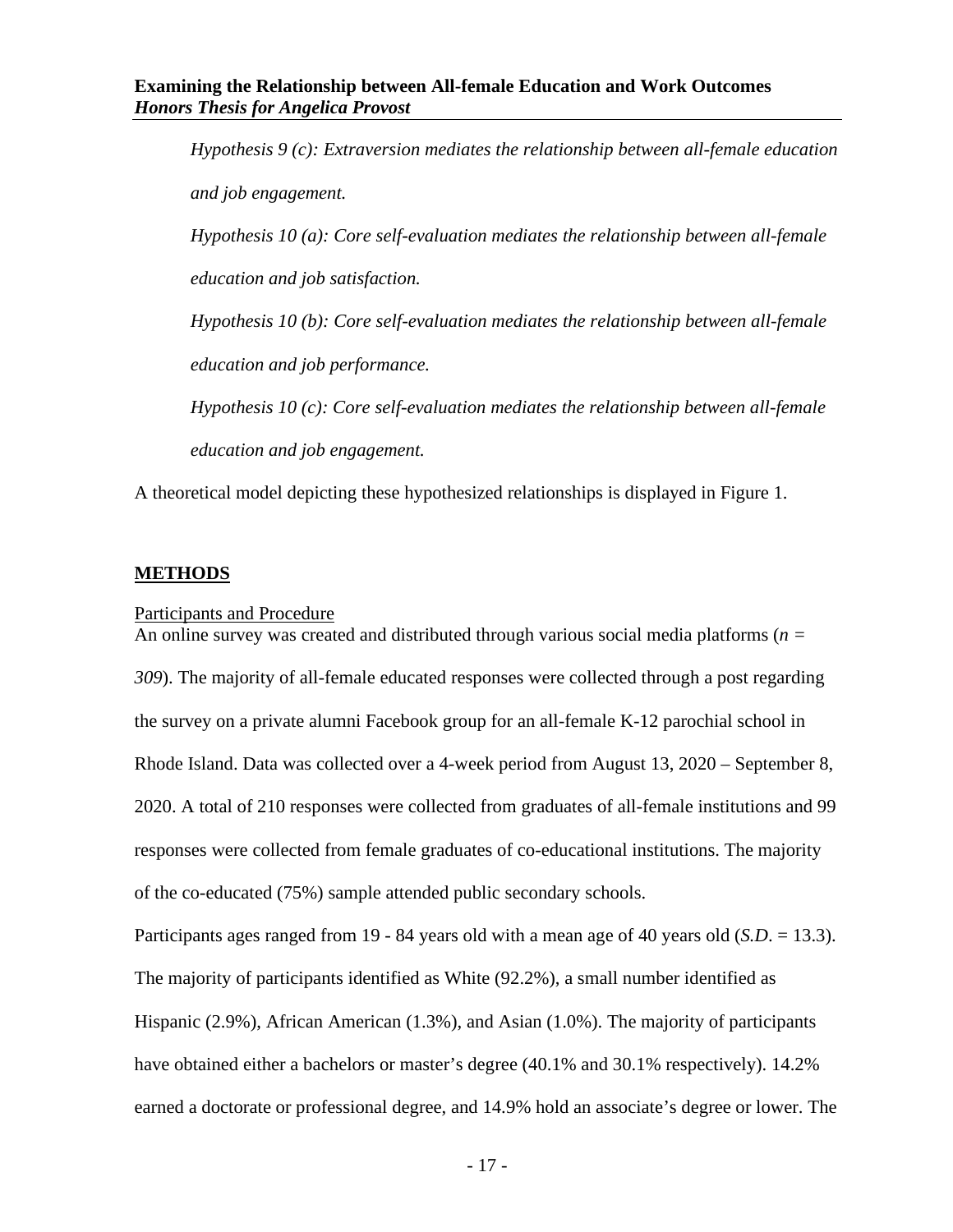majority of participants were employed by an organization (81.2%), and 10.1% of the sample is currently unemployed (3.6% not by choice). Participants were employed with their current organization for an average of 7.8 years (*S*.*D*. = 8.4). The mean salary level for participants was between \$80,000 - \$125,000. The majority of survey respondents (55.7%) have a household income above \$80,000. The most common household income level of participants (19.4%) was between \$175,000 - \$225,000.

#### <span id="page-19-0"></span>Measures

All measures were rated on a 5-point Linkert-based scale with strongly agree (5) as the highest measure, strongly disagree (1) as the lowest measure, and neutral (3) in the middle. Following answers demographic questions, participants were asked to complete scales for job satisfaction, job performance, job engagement, the Big 5, and CSE.

**Job Satisfaction**. Job satisfaction was measured from a 3-statement scale developed by Cammann (Cammann et al., 1983). The scale assesses a participant's overall satisfaction with their work as a whole. The Cronbach's alpha for the scale was 0.81. A sample item includes "All in all, I am satisfied about my job".

**Job Performance**. Job performance was assessed through a single-item measure which asked participants to measure their level of job performance compared to individuals at their company in similar positions (ranging from "much weaker" to "much stronger").

**Job Engagement**. Job engagement was measured through the UWES-9 scale (Schaufeli, Bakker, & Salanova, 2006). This 9-item scale assessed a participant's vigor, dedication, and absorption in their work. The Cronbach's alpha for the scale was 0.89. A sample item includes "At my work, I feel bursting with energy".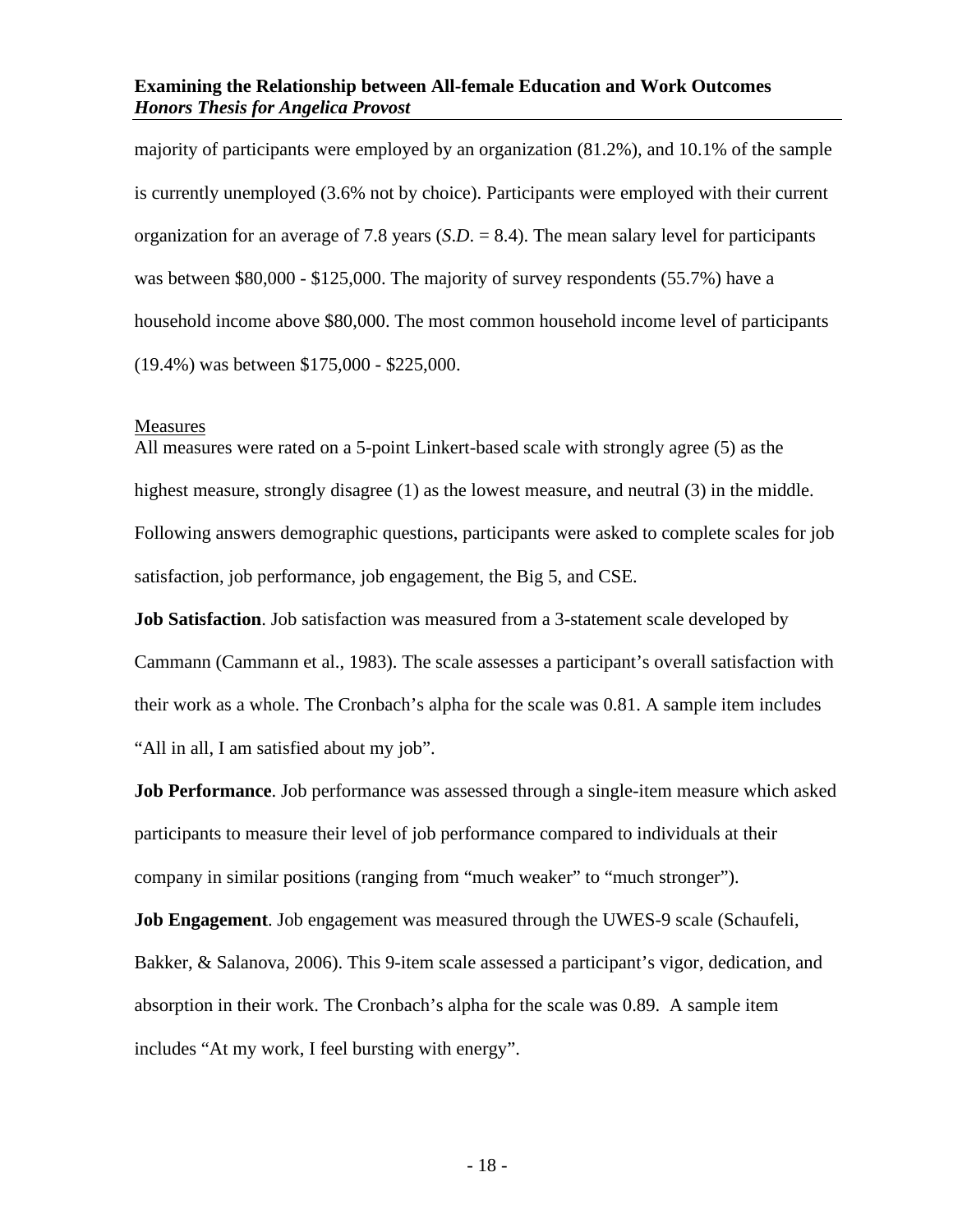**The Big 5**. A NEO scale with positively worded items was used to assess participants on each of the Big 5 personality traits (neuroticism, extraversion, openness to experience, extraversion, agreeableness, and conscientiousness). For each trait, participants were asked to answer the extent to which they agreed or disagreed in their average daily with five statements. Participants were told to respond to each statement with an honest assessment of how they see themselves compared to others of their same-sex and same age. The Cronbach's alpha was 0.81 for conscientiousness and 0.84 for extraversion. A sample item for conscientiousness includes "Am always prepared". A sample item for extraversion includes "Feel comfortable around people".

**Core Self-Evaluation**. To assess participant's CSE, a 12-item measure developed by Judge was utilized (Judge, Erez, Bono, & Thoresen, 2003). Participants were asked to rate the extent to which they agree or disagree with each statement on a 5-point scale. Each of the 12 statements related to one of the four individual traits that make up CSE. These include emotional stability (neuroticism), locus of control, self-esteem, and self-efficacy. The Cronbach's alpha for the scale was 0.84. A sample item includes "I am confident I get the success I deserve in life".

**Control Variables.** I collected demographic variables pertaining to the participants age, ethnicity, salary, current household income, household income when they were growing up (SES), education level, organizational tenure, and work situation. These variables were tested on the three outcome variables. Only organizational tenure and SES were significantly related to the outcome variables. Thus, these two demographic variables were retained as statistical controls and treated as covariates in the model.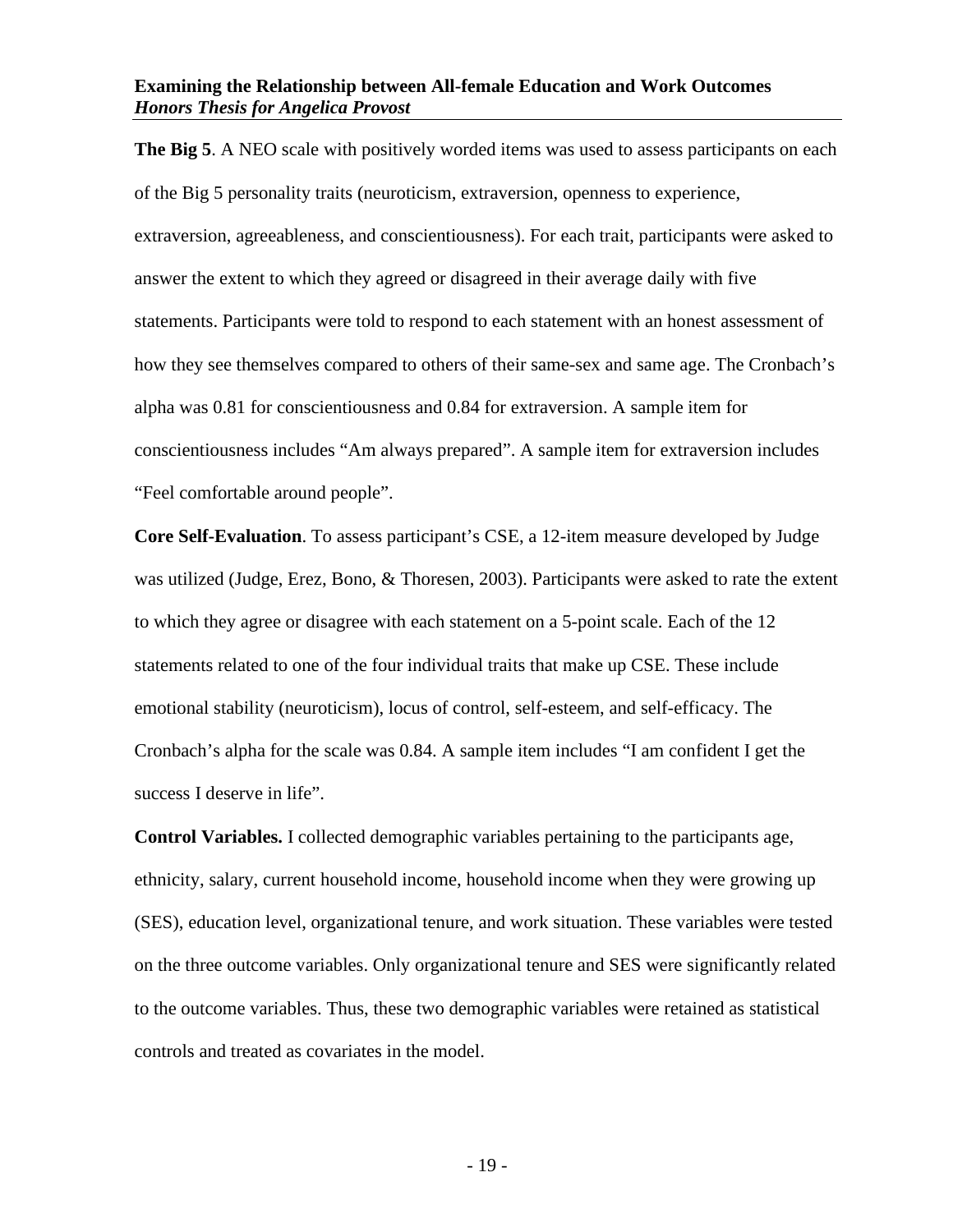**Qualitative Data**. Qualitative data was also collected from survey respondents. The allfemale educated sample was asked to share how they felt their all-female education impacted their life and work. These quotes were used in the analysis of the study.

#### <span id="page-21-0"></span>Data Analysis

Table 1 displays the descriptive statistics and correlations. The hypothesized model was tested using the SPSS and the Preacher and Hayes (2004, 2008) based PROCESS macro version 3.4 for moderation analysis. This regression-based approach allowed me to test both the direct and indirect (mediation) relationships in the model. Following Preacher and Hayes (2008), bootstrapping procedures were utilized with 5,000 samples to place a 95% confidence interval around the estimates of the indirect effect.

#### <span id="page-21-1"></span>Results

Hypothesis 1 stating that all-female education has a positive impact on conscientiousness was not supported (*B*=.02, n.s.), however Hypothesis 2 was supported as all-female education was positively related to extraversion  $(B = .28, p < .01, CI$  [.09, .47]). Hypothesis 3 stating that allfemale education lead to higher levels of core self-evaluation, was also not supported (*B*=.06, n.s.). Hypotheses 4a ( $B = -03$ , n.s.) and 4c ( $B = -04$ , n.s.)., linking conscientiousness to job satisfaction and job engagement were not supported. Hypothesis 4b, however, was supported indicating a relationship between conscientiousness and job performance  $(B = .26, p < .01, CI$ [.07, .46]). Both Hypothesis 5a  $(B=-.08, n.s.)$  and Hypothesis 5b  $(B=.13, n.s.)$  were not supported indicating no relationship between extraversion and job satisfaction and job performance. Hypothesis 5c was supported as extraversion was related to job engagement (*B*  $= .20$ , p <.01, CI [.10, .30]). A relationship between core self-evaluation and job satisfaction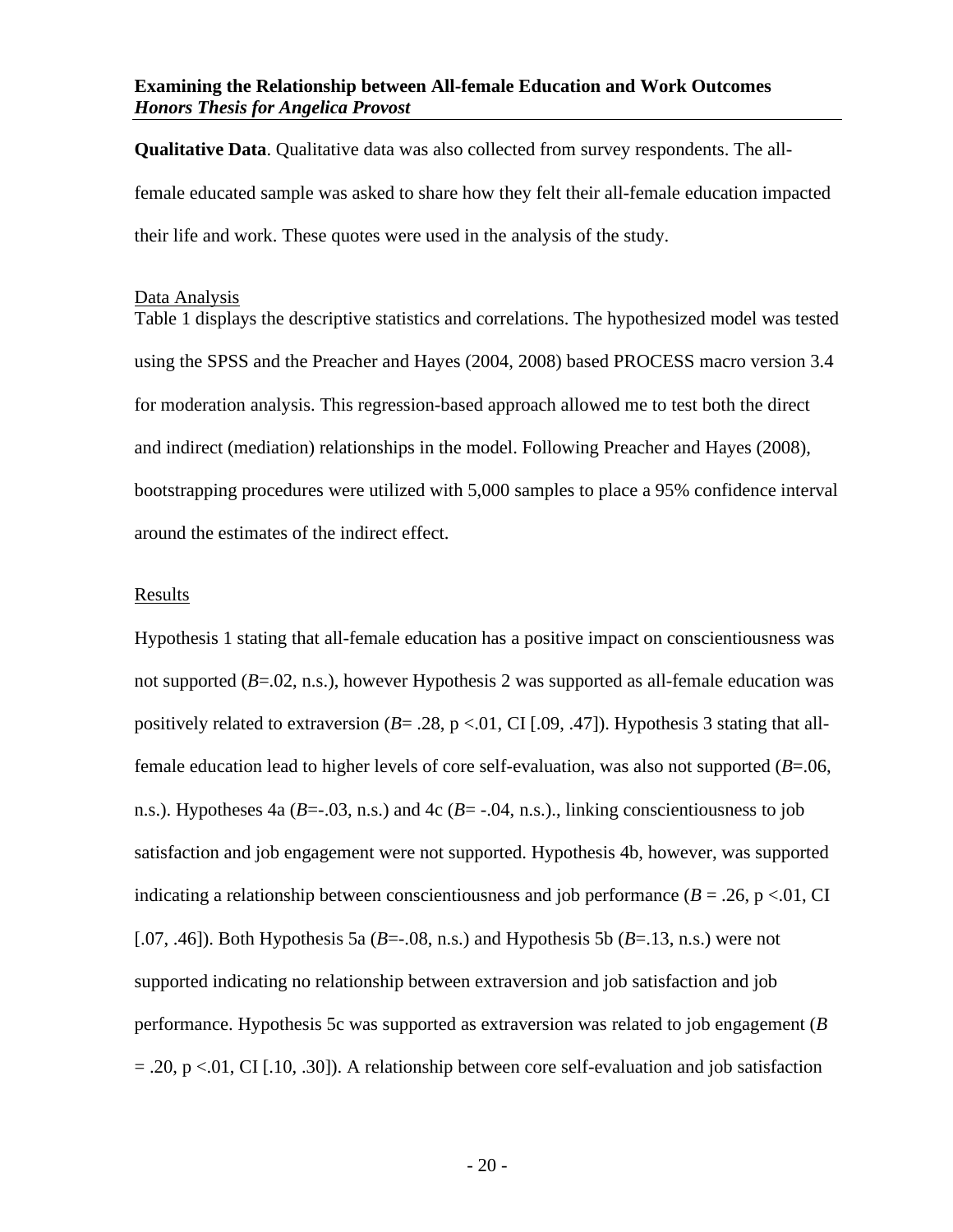was indicted  $(B = .24, p < .01, CI$  [.06, .43]), thus supporting Hypothesis 6a. Core selfevaluation was not found to have a relationship with job performance or job engagement, indicating that Hypothesis 6b ( $B = .04$ , n.s.) and Hypothesis 6c ( $B = .09$ , n.s.) were not supported.

There was no direct effect of all-female education on job satisfaction, job performance, and job engagement as Hypotheses 7a  $(B=-.02, n.s.)$ , 7b  $(B=.09, n.s.)$ , and 7c  $(B=.11, n.s.)$  were not supported. Conscientiousness did not mediate a relationship between all-female education and the work outcomes job satisfaction, job performance, or job engagement, thus not supporting Hypotheses 8a, 8b, and 8c. Hypotheses 9a and 9b were not supported, indicating that extraversion did not mediate the relationship between all-female education and job satisfaction and job performance. However, Hypothesis 9c was supported, indicating that while all-female education did not directly influence job engagement, this effect was indirectly transmitted through the development of the trait extraversion, of which higher levels had a positive influence on perceptions of job engagement (indirect effect = .06, 95%, CI [.017, .110]). Lastly, there was no mediating effect of core self-evaluation on all-female education and the outcomes of job satisfaction, job performance, and job engagement, thus not supporting Hypotheses 10a, 10b, and 10c.

While the hypothesis testing above suggests that all-female education has a positive influence on the development of extraversion, which in turn led to positive perceptions of job engagement, I chose to conduct additional analysis to see if women who attended all-female educational institutions were significantly different than women educated in a traditional coed environment. Thus, in a supplementary analysis, I conducted an Independent Samples T-test to compare the group means of the model variables (traits and work outcomes). The results of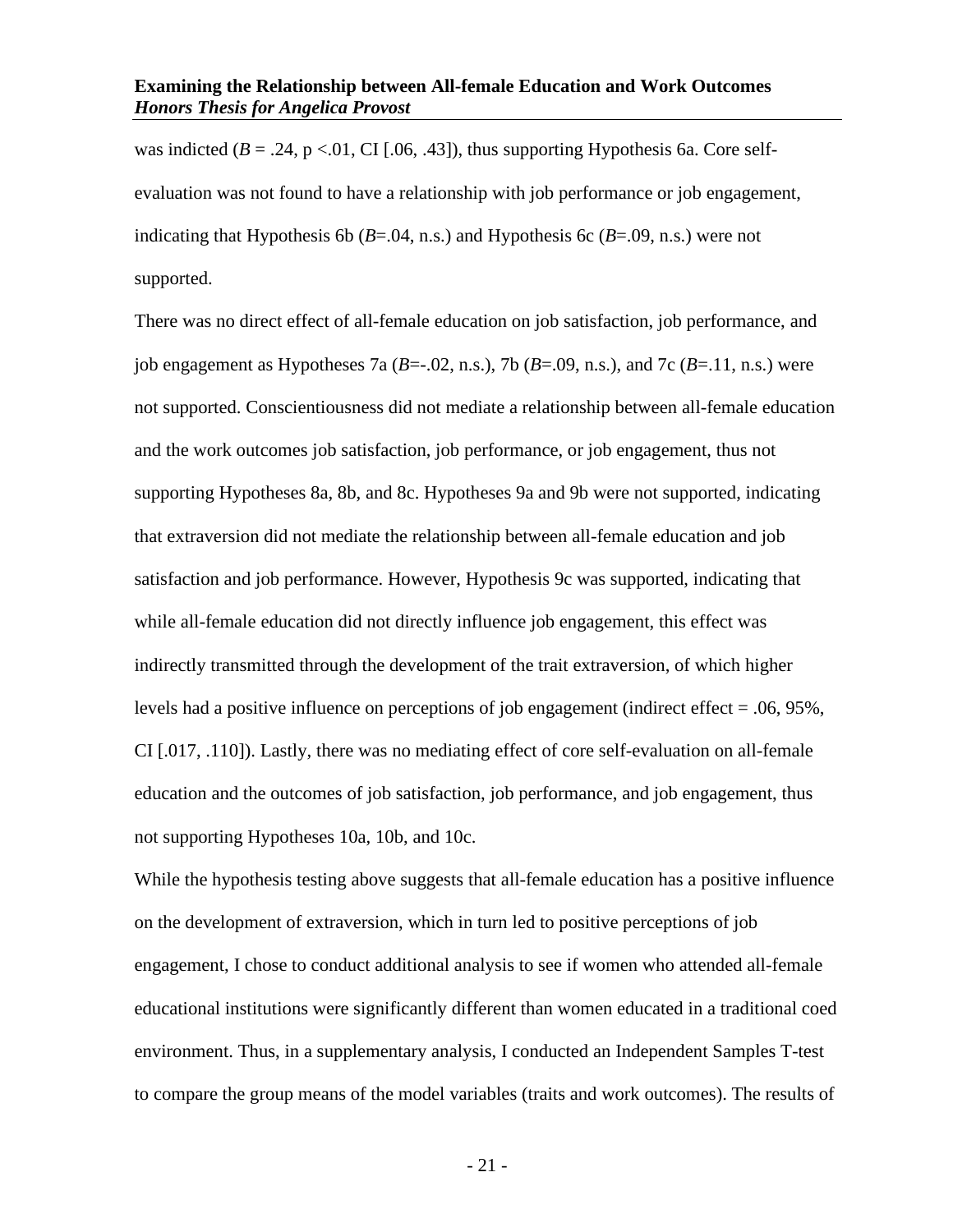the T-test indicate that the mean scores of women who attended all-female educational institutions were higher for job satisfaction (mean difference  $= 0.20$ ,  $p < .05$ ), job engagement (mean difference  $= 0.28$ , p $< 0.001$ ), extraversion (mean difference  $= 0.33$ , p $< 0.001$ ), and job performance (mean difference  $= 0.20$ ,  $p < 0.05$ ) than the co-educated sample. This analysis highlights that while only a few hypotheses of this study were supported, there is enough evidence to suggest that all-female education does matter. Not only does an all-female educational environment have a positive influence on the development of the Big 5 trait extraversion, and in turn, positive perceptions of job engagement, but it also indicates that women who attended all-female institutions are significantly different – in a positive way – from women who attended traditional coeducational institutions.

#### <span id="page-23-0"></span>**DISCUSSION**

This study examined the potential long-term impact an all-female education can have on an individual's work outcomes. Results of the study indicated all-female education does have an influence on an individual's long-term career. Specifically, results indicated that all-female education indirectly related to higher levels of job engagement through the Big 5 personality trait extraversion.

Previous studies on single-gender education have found that students educated in an allfemale environment had higher levels of academic engagement, political engagement, and community involvement than their co-educated peers (Sax, Arms, Woodruff, Riggers, & Eagan, 2009). All-female education has also been noted to lead to higher long-term aspirations and motivation in students (Holmgren, 2014). Studies have also found current students to be "more likely to engage in activities that prepare them for the real world". The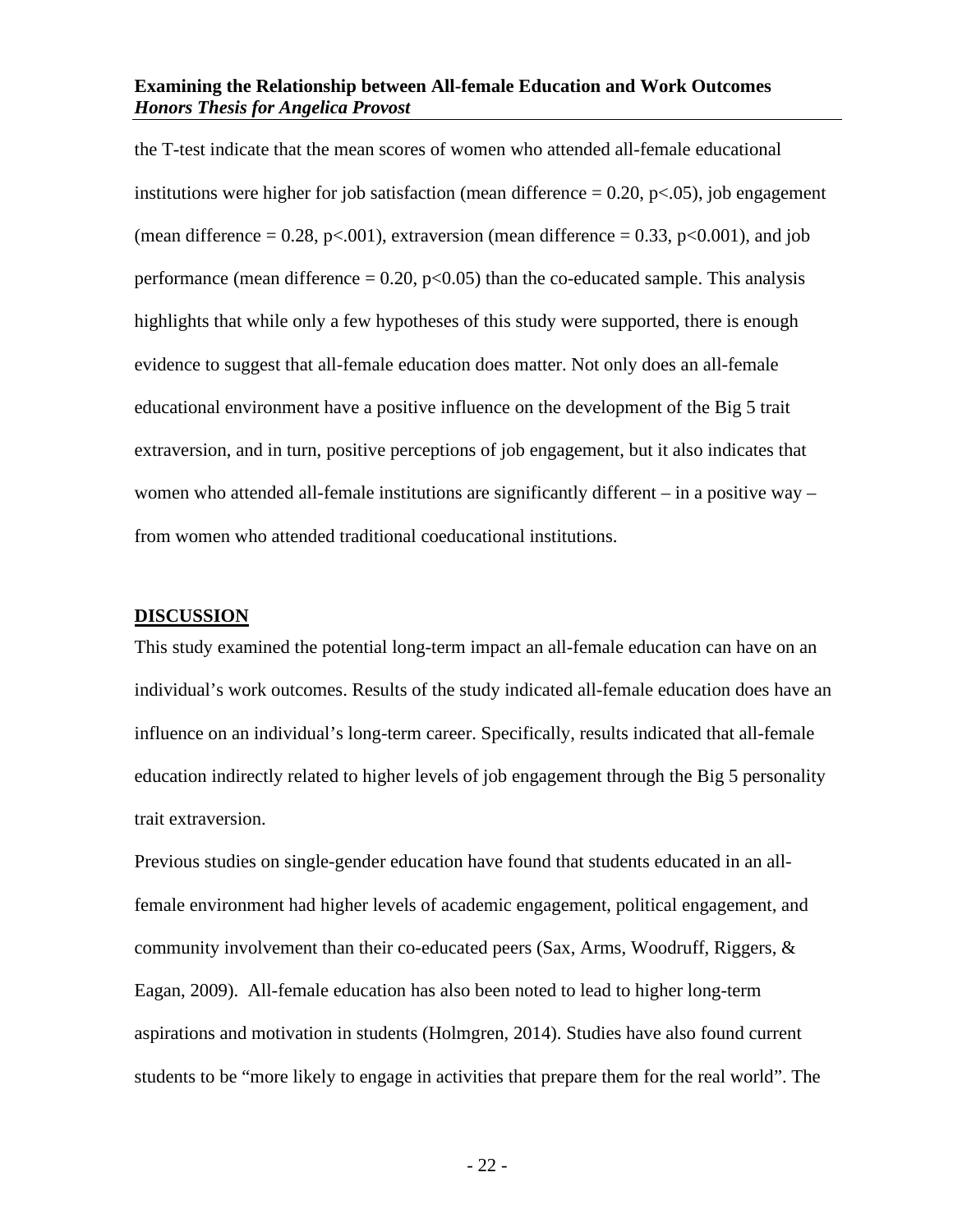same study also found all-female educated students to be more likely to "feel more comfortable being themselves and expressing their ideas" (Holmgren, 2014, p. 5, 9). These findings all exhibit manifestations of the trait extraversion which can be exhibited through both ambition and sociability (Trapmann, Hell, Hirn, & Schuler, 2007).

The social development created in an all-female environment can have a long-term impact on one's ability to assert their voice in future endeavors beyond the academic realm. Studies have found that extraverts seek activities and interactions that promote leadership. (Deventer, et. al., 2019). Research released by the National Coalition of Girls' Schools further suggests that students are given a larger platform to exercise their voice in an all-female educational environment. A national survey found that 87% of all-female educated students feel their voices & opinions are respected compared to only 58% of female students at co-educational schools (National Coalition of Girls' Schools). Additionally, leadership opportunities for students attending all-female institutions are solely held by a single gender. The Coalition argues that this environment fosters a message for girls to "learn, grow, and develop" (National Coalition of all Girls' Schools).

Qualitative data obtained in survey research for this study also found that many respondents indicated that their prior experience in an all-female educational environment led to higher levels of extraversion in their current occupations. When respondents were asked to write how they felt their all-female education influenced their work life, many responded by attributing their all-female education to current traits such as assertiveness, outgoingness, confidence, a tendency to "speak-up" and self-advocate, as well as increased leadership abilities. Selected quotations include: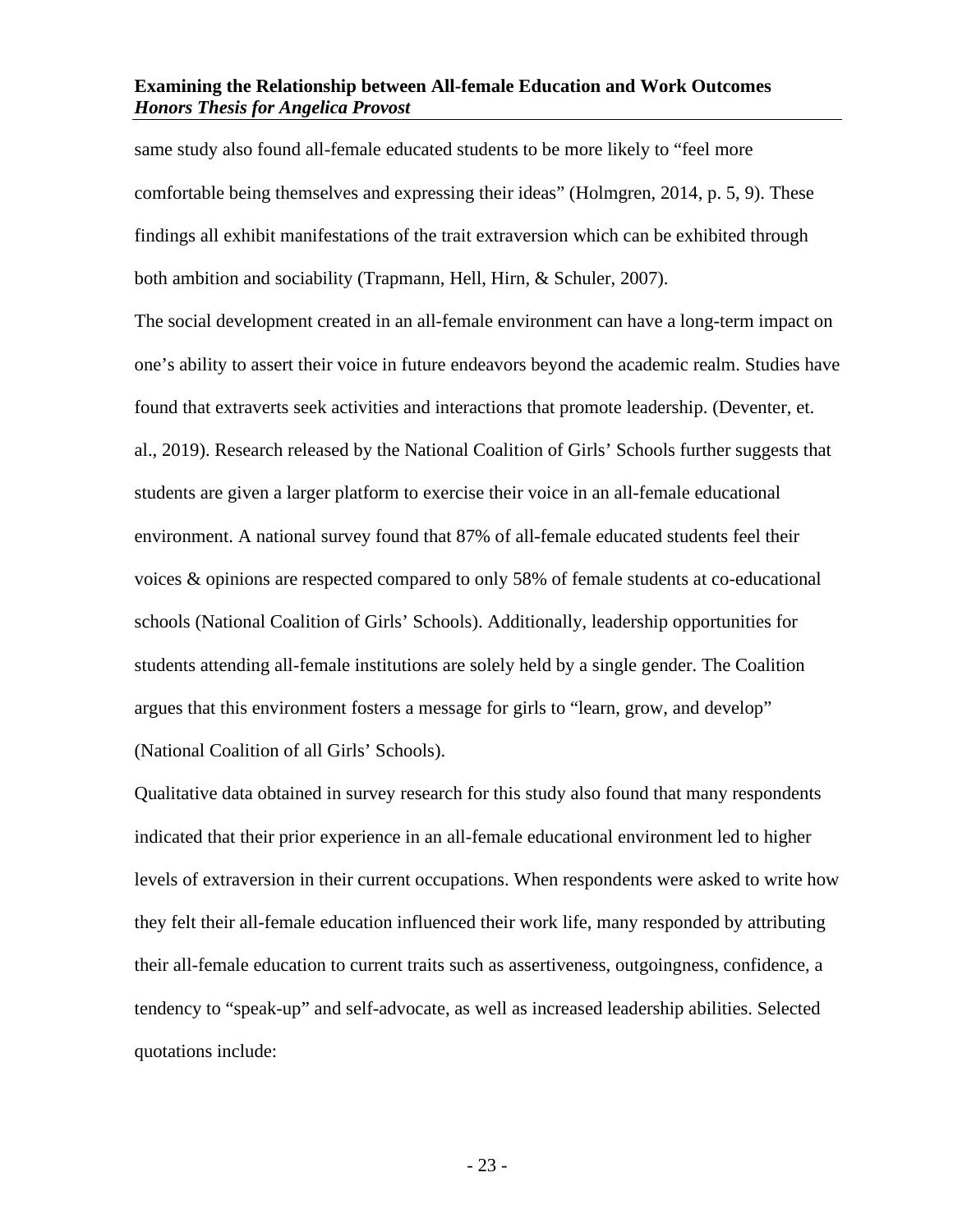*"By attending an all female middle/high school I was allowed to be myself in the classroom which then allowed me to be more assertive and outgoing outside of high school."* 

*"The environment also trained me to speak my mind regardless of who was in the room, provided my opinion was well-researched, thoughtful and compassionate. I carry these fundamentals with me in my career."* 

*"An all female environment greatly influenced my ability to speak up in the workplace and be undeterred by both the age and gender of my colleagues and superiors." "I truly believe the all-female education I received provided me the ability to rise up and make sure my voice was heard and my contributions considered fairly."*

Both statistical and qualitative findings suggest that an all-female educational environment leads to higher levels of extraversion, which in turn leads to higher levels of job engagement. Highly engaged individuals exhibit positive dedication, fulfilment, overall enthusiasm to their careers. Overall, high levels of job engagement is seen in individuals who work harder, are enthusiastic and invested in their work, and who perceive the significance of work for more than monetary fulfilment (Sharoni, Shkoler, & Tziner, 2015). Through exhibiting higher levels of extraversion, the results of this study suggest graduates of all-female institutions ultimately share a greater investment, vigor, and positive attitude toward their careers. While the findings of this study did not determine there to be a relationship between allfemale education and CSE, results to a t-test showed that females educated in a single-gender environment exhibited higher mean scores in this category than the co-educated comparison group. Additionally, many quotes of respondents indicated that graduates attributed their all-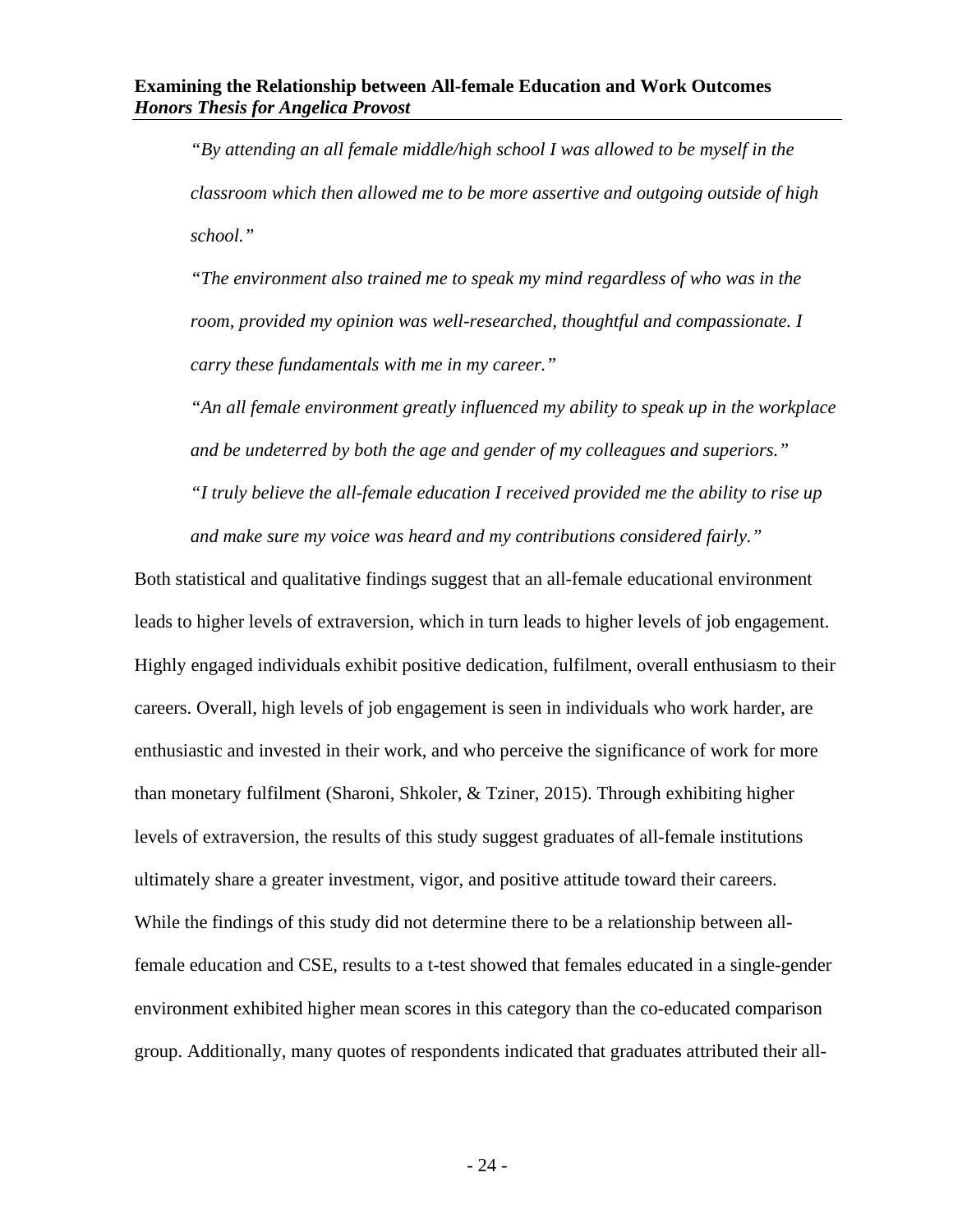female educational environment to higher levels of self-confidence and self-efficacy, and selfworth. For example:

*"It helped build my self confidence and self worth. It gave me more focus when I needed it."*

*"In general, I feel that attending an all-female high school gave me the selfconfidence to be myself, feel comfortable in my own skin, and to go after any goals I have in life without feeling that I need to depend on anyone other than myself to achieve them."*

CSE encompasses the "fundamental premises that individuals hold about themselves and their functioning in the world" (Johnson, Rosen, & Levy, 2008, p. 391), and includes traits such as self-esteem, self-efficacy, locus of control, and emotional stability. Prior research has also indicated that all-female educated students had an internal locus of control and overall higher self-concept compared to co-educated students (Lee & Bryk, 1986). This could create opportunities for future research.

#### <span id="page-26-0"></span>Theoretical Contributions

This study is one of the first to examine the long-term effects of an all-female educational environment on a former student's career. Studies focused on graduates of all-female institutions are minimal which has left educators and researchers without answers as to the level of the impact, (if any), and all-female environment can have on a student's future. This study further increases the understanding that an all-female education does have an impact on an individual's career. Future studies could further benefit this area of research though examining and expanding the scope of this study's findings.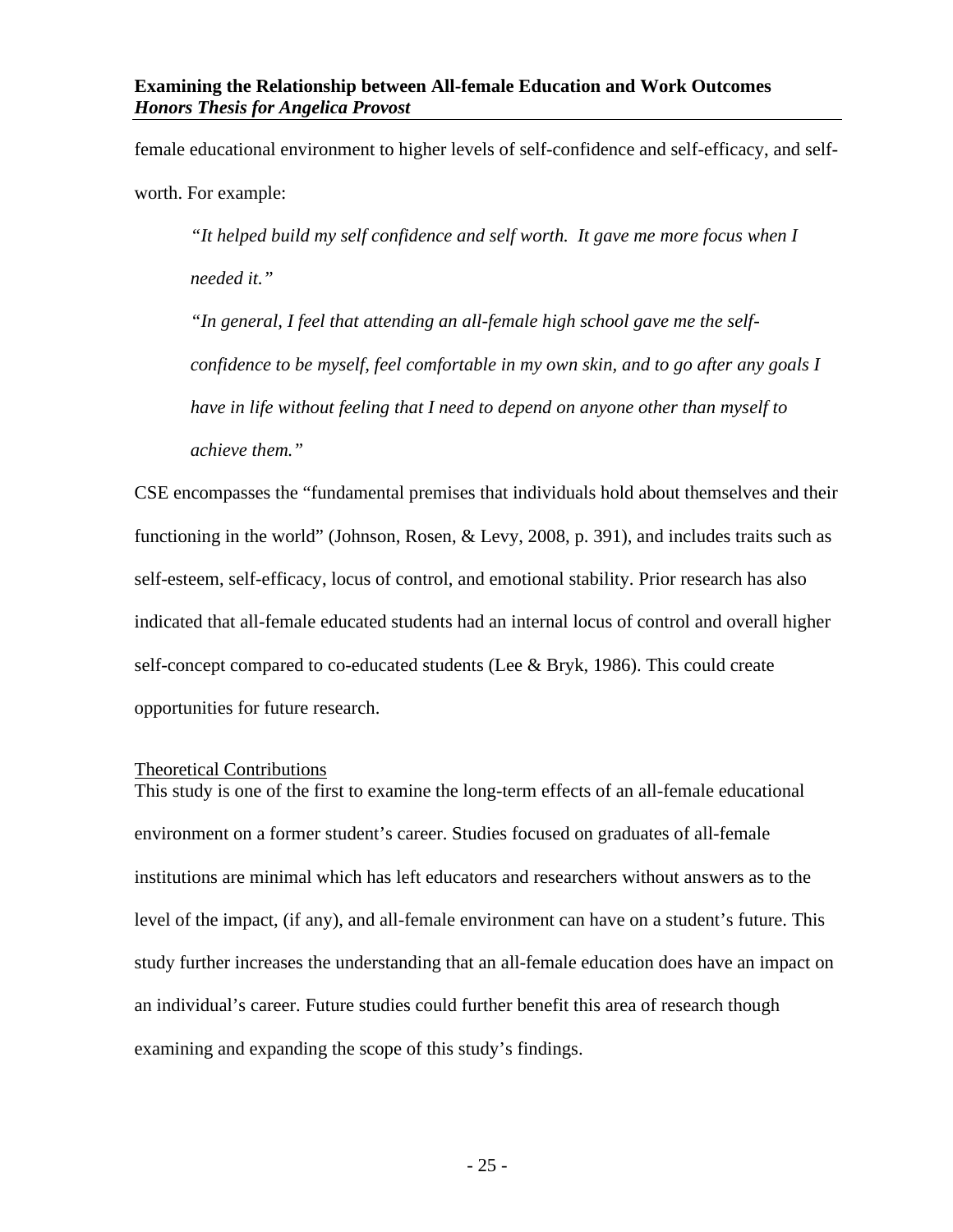#### <span id="page-27-0"></span>Limitations

Despite this study demonstrating a positive relationship between job engagement and allfemale education, there are limitations to this study that can be analyzed though further research. The primary limitations to this survey relate to the sample of survey responses collected. A key limitation was the sample size and of survey respondents. The survey collected a total of 210 responses from all-female graduates and 99 responses from co-ed graduates. The disproportionate breakdown between the primary and comparison samples could have impacted the study results. Additionally, a majority of the all-female responses came from individuals who graduated from the same high school. This school is a parochial (Catholic) institution located in Rhode Island. The sample also featured little diversity as an overwhelming majority of respondents identified as white. An overall larger and more diverse sample size would allow for higher statistical power. The limited size and diversity of the sample collected could have impacted the outcomes of the regression model that was run in this study. Additionally, there could be a self-report bias for the job performance measure. While this studied intended to capture of a measure of one's job performance, participants could have responded with a self-perception of job performance rather than the actual outcome.

#### <span id="page-27-1"></span>Implications and Future Research

The findings of this study are encouraging to the study of the all-female educational environment. Future studies could focus on a broader group of graduates of all-female institutions to further understand the long-term implications of this learning environment. Additionally, the role of CSE in all-female education can be further studied to understand if there is a potential relationship between those variables and career outcomes. This study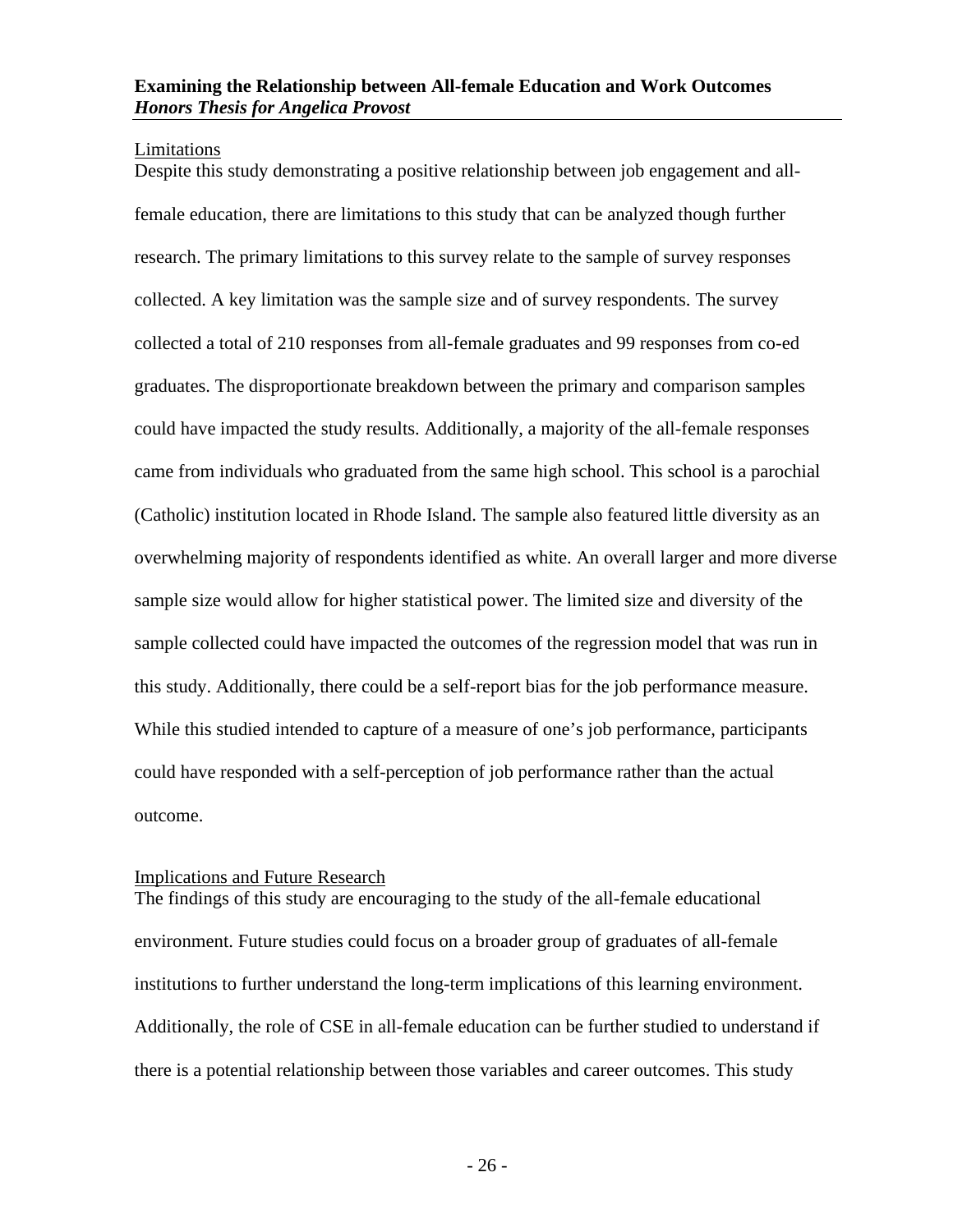analyzed individuals in aggregate without taking into account work industry. Future studies could also analyze if there are any long-term differences based on the industry all-female graduates are employed in. Particularly, studies could look closely to see how differences are manifested in industries where females are normally underrepresented. Certain industries could cater to a larger variation of all-female and co-educated individual's work outcomes.

#### <span id="page-28-0"></span>**CONCLUSION**

This study hypothesized that an all-female education leads to higher levels of the work outcomes job performance, job satisfaction, and job engagement through the Big 5 personality traits conscientiousness, extraversion, and Core Self-Evaluation. The findings of this study demonstrated that there is an indirect relationship between all-female education and job engagement which is manifested through the Big 5 personality trait extraversion. While this study did not find a relationship between all-female education and job satisfaction and job performance future research can study these outcomes with a larger and more diverse sample. Future research could also explore the effects of CSE on all-female education. Overall, this research contributes to the current literature on all-female education and expands the current understanding to include the long-term implications of this learning environment.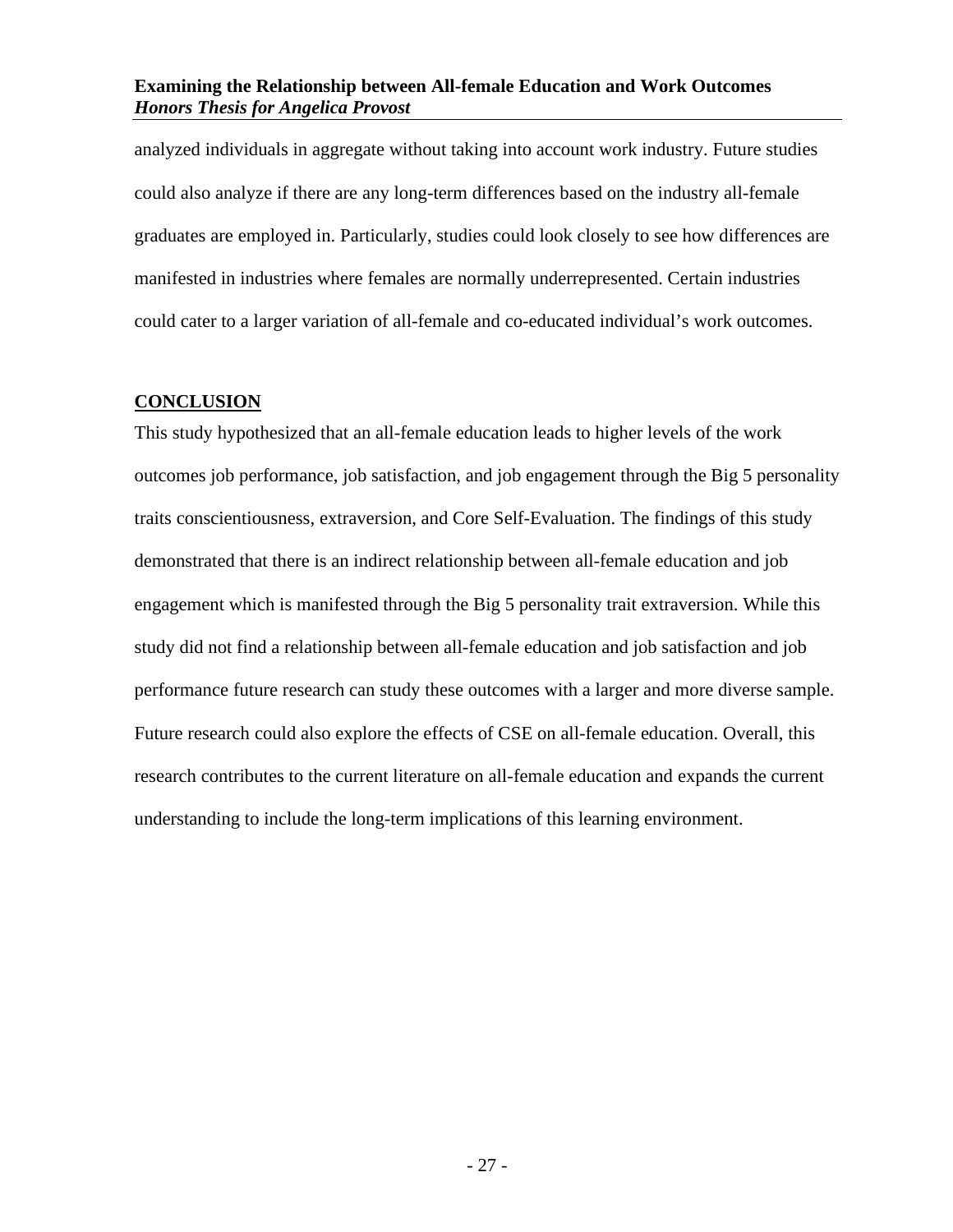#### <span id="page-29-0"></span>**REFERENCES**

- Anfara Jr, V. A., & Mertens, S. B. (2008). Do single-sex classes and schools make a difference?. *Middle School Journal*, 40(2), 52-59.
- Bakker, A. B., Demerouti, E., & Brummelhuis, L. L. (2012). Work engagement, performance, and active learning: the role of conscientiousness. *Journal of Vocational Behavior*, 80(2), 555–564.
- Barrick, M. R., & Mount, M. K. (1991). The big five personality dimensions and job performance: a meta‐analysis. *Personnel psychology*, 44(1), 1-26.
- Barrick, M. R., Mount, M. K., & Gupta, R. (2003). Meta-analysis of the relationship between the five‐factor model of personality and Holland's occupational types. *Personnel psychology*, 56(1), 45-74.
- Barrick, M. R., Mount, M. K., & Judge, T. A. (2001). Personality and performance at the beginning of the new millennium: What do we know and where do we go next?. *International Journal of Selection and assessment*, *9*(1‐2), 9-30.
- Booth, A. L., Cardona, L., & Nolen, P. J. (2013). Do single-sex classes affect exam scores? An experiment in a coeducational university.
- Bono, J. E., & Judge, T. A. (2003). Core self‐evaluations: A review of the trait and its role in job satisfaction and job performance. *European Journal of personality*, 17(S1), S5- S18.
- Bronfenbrenner, U. (1977). Toward an experimental ecol- ogy of human development. *American Psychologist*, 32, 513-531.
- Chang, C. H., Ferris, D. L., Johnson, R. E., Rosen, C. C., & Tan, J. A. (2012). Core selfevaluations: A review and evaluation of the literature. *Journal of management*, 38(1), 81-128.
- Day, D. V., & Silverman, S. B. (1989). Personality and job performance: Evidence of incremental validity. *Personnel psychology*, 42(1), 25-36.
- Depue, R. A., & Collins, P. F. (1999). Neurobiology of the structure of personality: Dopamine, facilitation of incentive motivation, and extraversion. *Behavioral and brain sciences*, 22(3), 491-517.
- Deventer, J., Lüdtke Oliver, Nagy, G., Retelsdorf, J., & Wagner, J. (2019). Against all odds is a more differentiated view of personality development in emerging adulthood needed? the case of young apprentices. *British Journal of Psychology*, 110(1), 60–86. <https://doi.org/10.1111/bjop.12336>
- Ekehammar, B. (1974). Interactionism in personality from a historical perspective. *Psychological bulletin*, *81*(12), 1026.
- Erez, A., & Judge, T. A. (2001). Relationship of core self-evaluations to goal setting, motivation, and performance. *Journal of applied psychology*, 86(6), 1270.
- Funder, D. (2001). Personality. *Annual Review of Psychology, 52*, 197-221.
- Gaertner, S. (1999). Structural determinants of job satisfaction and organizational commitment in turnover models. *Human resource management review*, 9(4), 479-493.
- Gardner, D. G., & Pierce, J. L. (2010). The core self-evaluation scale: Further construct validation evidence. *Educational and Psychological Measurement*, 70(2), 291-304.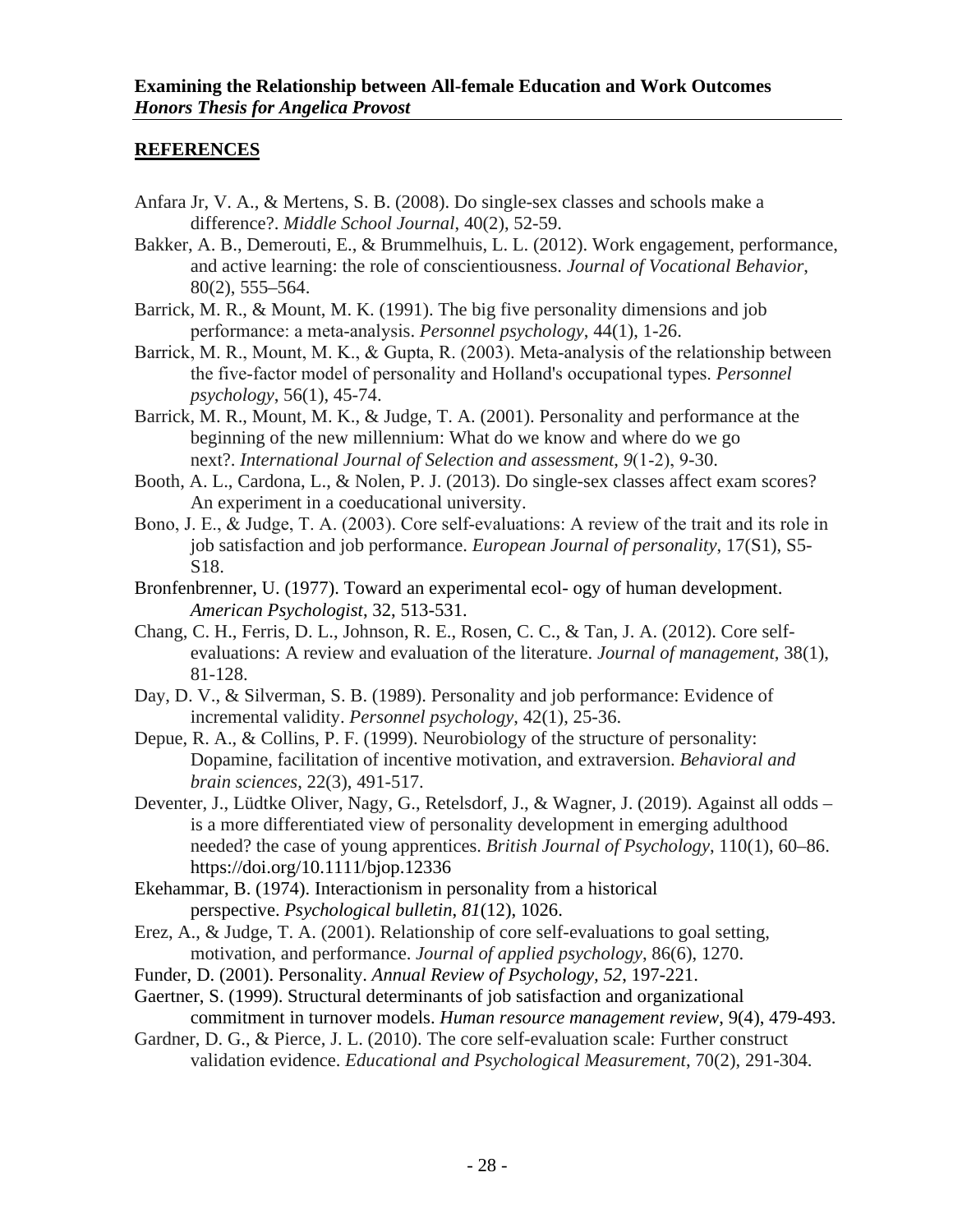- Goldberg, L., Sweeney, D., Merenda, P., & Hughes, J. (1996). The big-five factor structure as an integrative framework: An analysis of clarke's ava model. *Journal of Personality Assessment*, 66(3), 441-71
- Hanif, F., Naqvi, S. R., & Hussain, K. (2015). The role of employee engagement in workrelated outcomes. *Advances in Economics and Business*, 3(6), 204-214.

Harari, M. B., Thompson, A. H., & Viswesvaran, C. (2018). Extraversion and job satisfaction: The role of trait bandwidth and the moderating effect of status goal attainment. *Personality and Individual Differences*, 123, 14-16.

- Hayes, A.F. (2009). Beyond Baron and Kenny: Statistical mediation analysis in the new millennium. *Communication Monographs*, 76, 408-420.
- Holmgren, R. (2014). Steeped in Learning: The student experience at all-girls' schools. Charlottesville, VA: National Coalition of Girls' Schools.
- Huang, J. L., Bramble, R. J., Liu, M., Aqwa, J. J., Ott‐Holland, C. J., Ryan, A. M., ... & Wadlington, P. L. (2016). Rethinking the association between extraversion and job satisfaction: The role of interpersonal job context. *Journal of Occupational and Organizational Psychology*, 89(3), 683-691.
- Hurtz, G. M., & Donovan, J. J. (2000). Personality and job performance: The Big Five revisited. *Journal of applied psychology*, 85(6), 869.
- Ilies, R., & Judge, T. A. (2003). On the heritability of job satisfaction: The mediating role of personality*. Journal of applied psychology*, 88(4), 750.
- Inceoglu, I., & Warr, P. (2011). Personality and job engagement. *Journal of Personnel Psychology*, 10(4), 177–181.
- Jang, K. L., Livesley, W. J., & Vemon, P. A. (1996). Heritability of the big five personality dimensions and their facets: a twin study. *Journal of personality*, 64(3), 577-592.
- Johnson, R. E., Rosen, C. C., & Levy, P. E. (2008). Getting to the core of core self-evaluation: a reiew and recommendations. *Journal of Organizational Behavior: The International Journal of Industrial, Occupational and Organizational Psychology and Behavior*, *29*(3), 391-413.
- Judge, T. A. (2009). Core self-evaluations and work success. *Current Directions in Psychological Science*, 18(1), 58-62.
- Judge, T. A., Erez, A., & Bono, J. E. (1998). The power of being positive: The relation between positive self-concept and job performance. *Human performance*, 11(2-3), 167-187.
- Judge, T. A., & Bono, J. E. (2001). Relationship of core self-evaluations traits—self-esteem, generalized self-efficacy, locus of control, and emotional stability—with job satisfaction and job performance: A meta-analysis. *Journal of applied Psychology*, 86(1), 80.
- Judge, T. A., Erez, A., Bono, J. E., & Thoresen, C. J. (2003). The core self‐evaluations scale: Development of a measure. *Personnel psychology*, *56*(2), 303-331.
- Judge, T. A., Heller, D., & Mount, M. K. (2002). Five-factor model of personality and job satisfaction: A meta-analysis. *Journal of applied psychology*, 87(3), 530.
- Judge, T. A., Locke, E. A., Durham, C. C., & Kluger, A. N. (1998). Dispositional effects on job and life satisfaction: The role of core evaluations. *Journal of applied psychology*, 83(1), 17.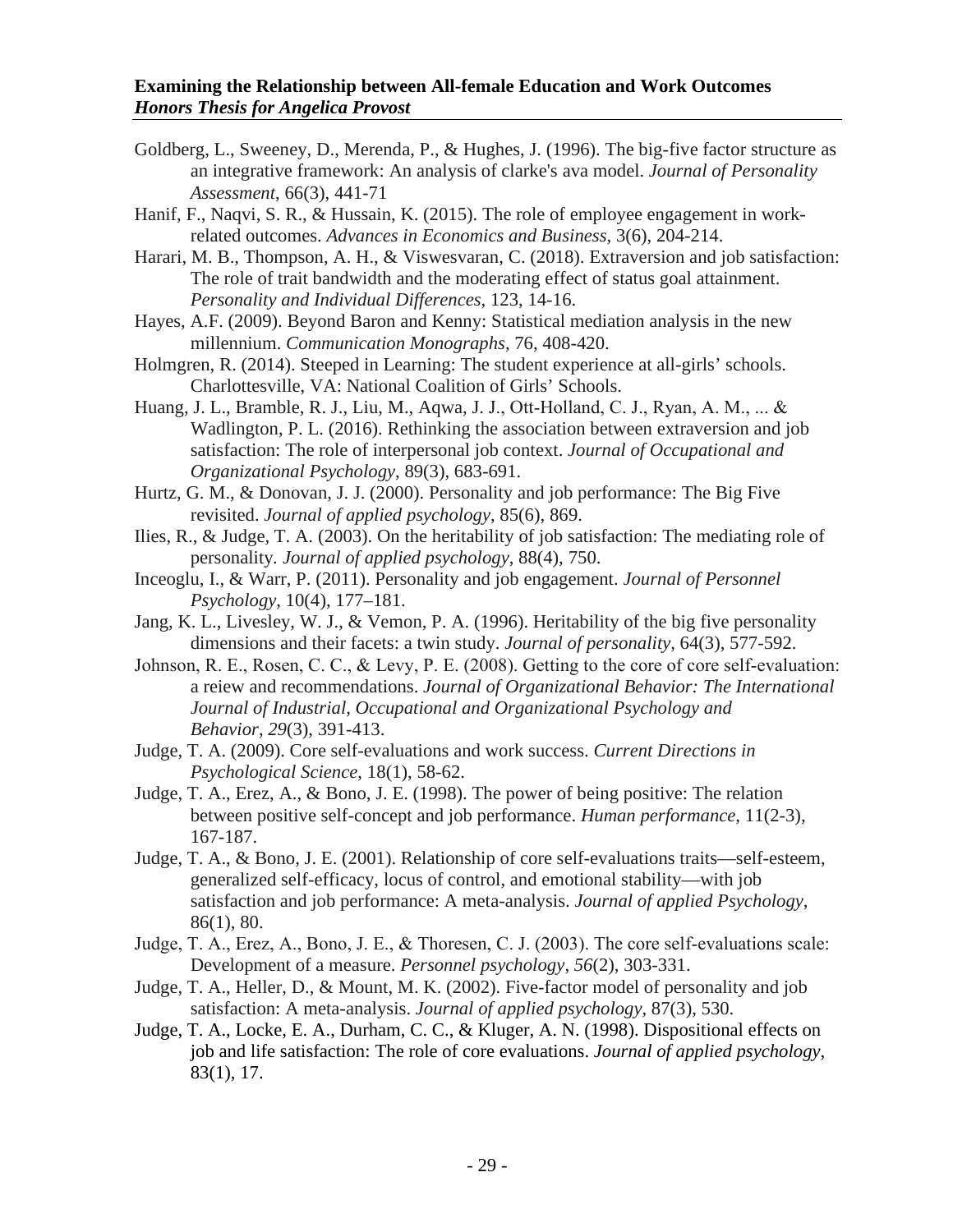- Kacmar, K. M., Collins, B. J., Harris, K. J., & Judge, T. A. (2009). Core self-evaluations and job performance: the role of the perceived work environment. *Journal of Applied* Psychology, 94(6), 1572.
- Karimi, R., & Alipour, F. (2011). Reduce job stress in organizations: Role of locus of control. *International journal of business and social science*, 2(18), 232-236.
- Kim, H. J., Shin, K. H., & Swanger, N. (2009). Burnout and engagement: A comparative analysis using the Big Five personality dimensions*. International Journal of Hospitality Management*, 28(1), 96-104.
- King, K., Lim, G., & Riggers-Piehl, T. (2018). Fostering Academic and Social Engagement: An Investigation into the Effects of All-Girls Education in the Transition to University. Higher Education Research *Institute*, 1-8.
- Komarraju, M., Karau, S. J., & Schmeck, R. R. (2009). Role of the Big Five personality traits in predicting college students' academic motivation and achievement. *Learning and individual differences*, *19*(1), 47-52.
- Lee, V. E., & Bryk, A.S. (1986). Effects of single-sex secondary schools on student achievement and attitudes. *Journal of Educational Psychology*, 78(5), 381-385.
- Lounsbury, J. W., Park, S. H., Sundstrom, E., Williamson, J. M., & Pemberton, A. E. (2004). Personality, career satisfaction, and life satisfaction: Test of a directional model. *Journal of Career Assessment*, 12(4), 395-406.
- Mael, F., Alonso, A., Gibson, D., Rogers, K., & Smith, M. (2005). Single-Sex Versus Coeducational Schooling: A Systematic Review. Doc# 2005-01. US Department of Education
- McCrae, R. R., & Costa, P. T. (1994). The stability of personality: observations and evaluations. *Current Directions in Psychological Science*, 3(6), 173–175.
- Podsakoff, P. M., MacKenzie, S. B., Lee, J. Y., & Podsakoff, N. P. (2003). Common method biases in behavioral research: a critical review of the literature and recommended remedies. *Journal of Applied Psychology*, 88(5), 879.
- Preacher, K. J., & Hayes, A. F. (2004). SPSS and SAS procedures for estimating indirect effects in simple mediation models. *Behavior research methods, instruments, & computers*, *36*(4), 717-731.
- Preacher, K. J., & Hayes, A. F. (2008). Asymptotic and resampling strategies for assessing and comparing indirect effects in multiple mediator models. *Behavior Research Methods*, *40*(3), 879-891.
- Rich, B. L., Lepine, J. A., & Crawford, E. R. (2010). Job engagement: antecedents and effects on job performance. *Academy of Management Journal*, 53(3), 617–617.
- Richardson, Michelle, and Charles Abraham. "Conscientiousness and achievement motivation predict performance." *European Journal of Personality* 23.7 (2009): 589-605.
- Roccas, S., Sagiv, L., Schwartz, S. H., & Knafo, A. (2002). The big five personality factors and personal values. *Personality and social psychology bulletin*, 28(6), 789-801.
- Rosenberg, M. (1965). Society and the adolescent self-image. Princeton, NJ: *Princeton UniversityPress.*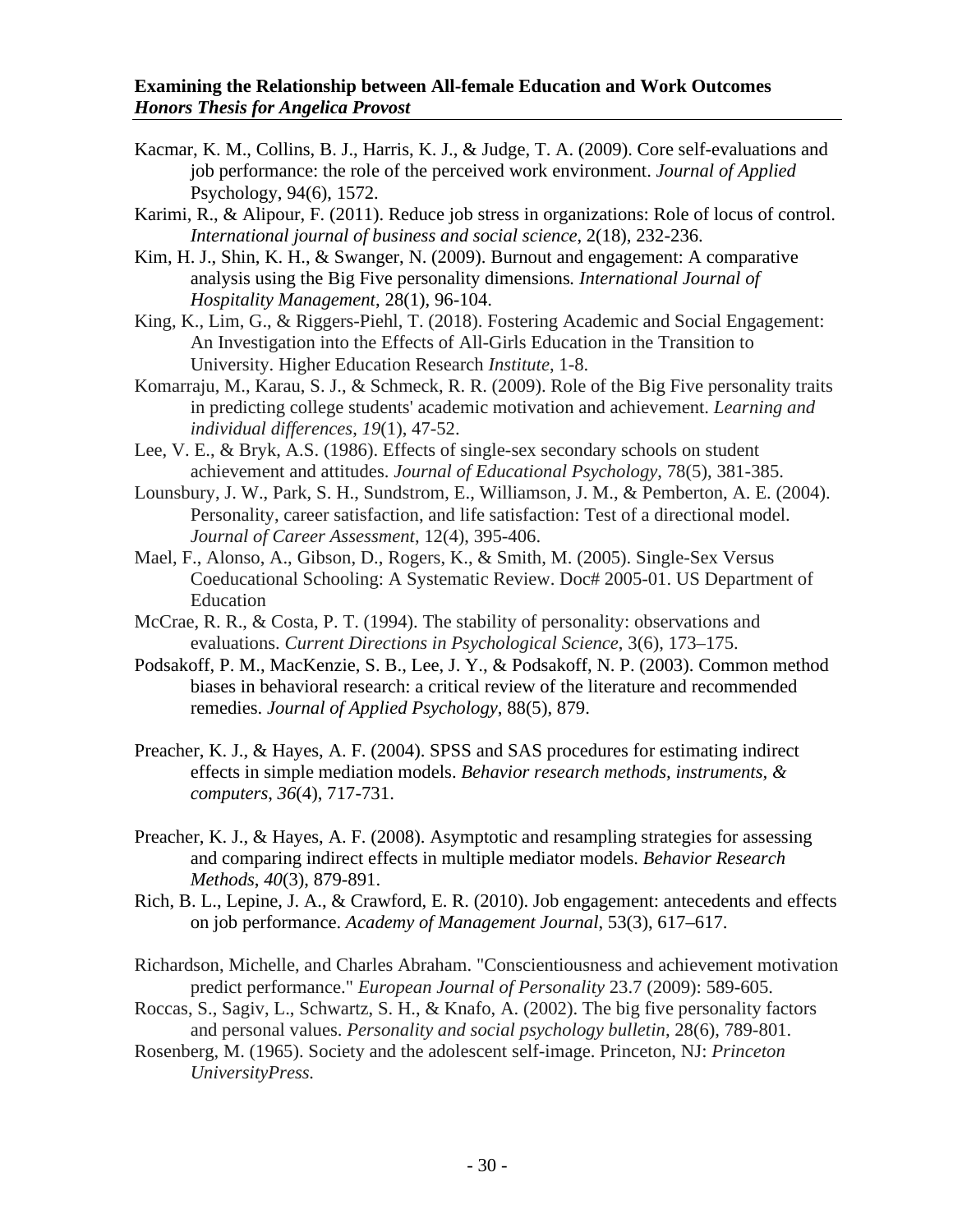- Rothmann, S., & Coetzer, E. P. (2003). The big five personality dimensions and job performance. SA *Journal of Industrial Psychology*, 29(1), 68-74.
- Salomone, R. C. (2006). Single-Sex Programs: Resolving the Research Conundrum*. Teachers College Record,* 108(4), 778–802.
- Sax, L. J., Arms, E., Woodruff, M., Riggers, T., & Eagan, K. (2009). Women Graduates of Single-sex and Coeducational High Schools, Differences in Their Characteristics and the Transition to College. Sudikoff Family Institute for Education & New Media, UCLA Graduate School of Education & Information Studies.
- Sharoni, G., Shkoler, O., & Tziner, A. (2015). Job engagement: antecedents and outcomes. *Journal of Organizational Psychology*, 15(1).
- Spector, P. E. (1982). Behavior in organizations as a function of employee's locus of control. *Psychological bulletin*, 91(3), 482.
- Tharenou, P. (1979). Employee self-esteem: A review of the literature. *Journal of vocational Behavior*, 15(3), 316-346.
- Trapmann, S., Hell, B., Hirn, J. O. W., & Schuler, H. (2007). Meta-analysis of the relationship between the Big Five and academic success at university. *Zeitschrift für Psychologie/Journal of Psychology*, 215(2), 132-151.
- Vukasović, T., & Bratko, D. (2015). Heritability of personality: a meta-analysis of behavior genetic studies. *Psychological bulletin*, *141*(4), 769.
- Waakataar, T., & Torgersen, S. (2013). Self-efficacy is mainly genetic, not learned: a multiple-rater twin study on the causal structure of general self-efficacy in young people. *Twin Research and Human Genetics*, 16(3), 651-660.
- Wagerman, S. A., & Funder, D. C. (2007). Acquaintance reports of personality and academic achievement: A case for conscientiousness. *Journal of Research in Personality*, *41*(1), 221-229.
- Watson, C. M., Quatman, T., & Edler, E. (2002). Career aspirations of adolescent girls: Effects of achievement level, grade, and single-sex school environment. *Sex roles*, 46(9-10), 323-335.
- Wefald, A. J., & Downey, R. G. (2009). Job engagement in organizations: fad, fashion, or folderol?. Journal of Organizational Behavior: *The International Journal of Industrial, Occupational and Organizational Psychology and Behavior*, 30(1), 141-145.
- Yoo, K., & Lee, K. H. (2019). Core self-evaluation and work engagement: moderated mediation model of career adaptability and job insecurity. *Frontiers in Psychology*, 10, 2093–2093.
- Zyphur, M. J., Chaturvedi, S., & Arvey, R. D. (2008) Job Performance Ovier Time Is a Function of Latent Trahectories and Previous Performance. *Journal of Applied Psychology* 93(1). pp. 217-224.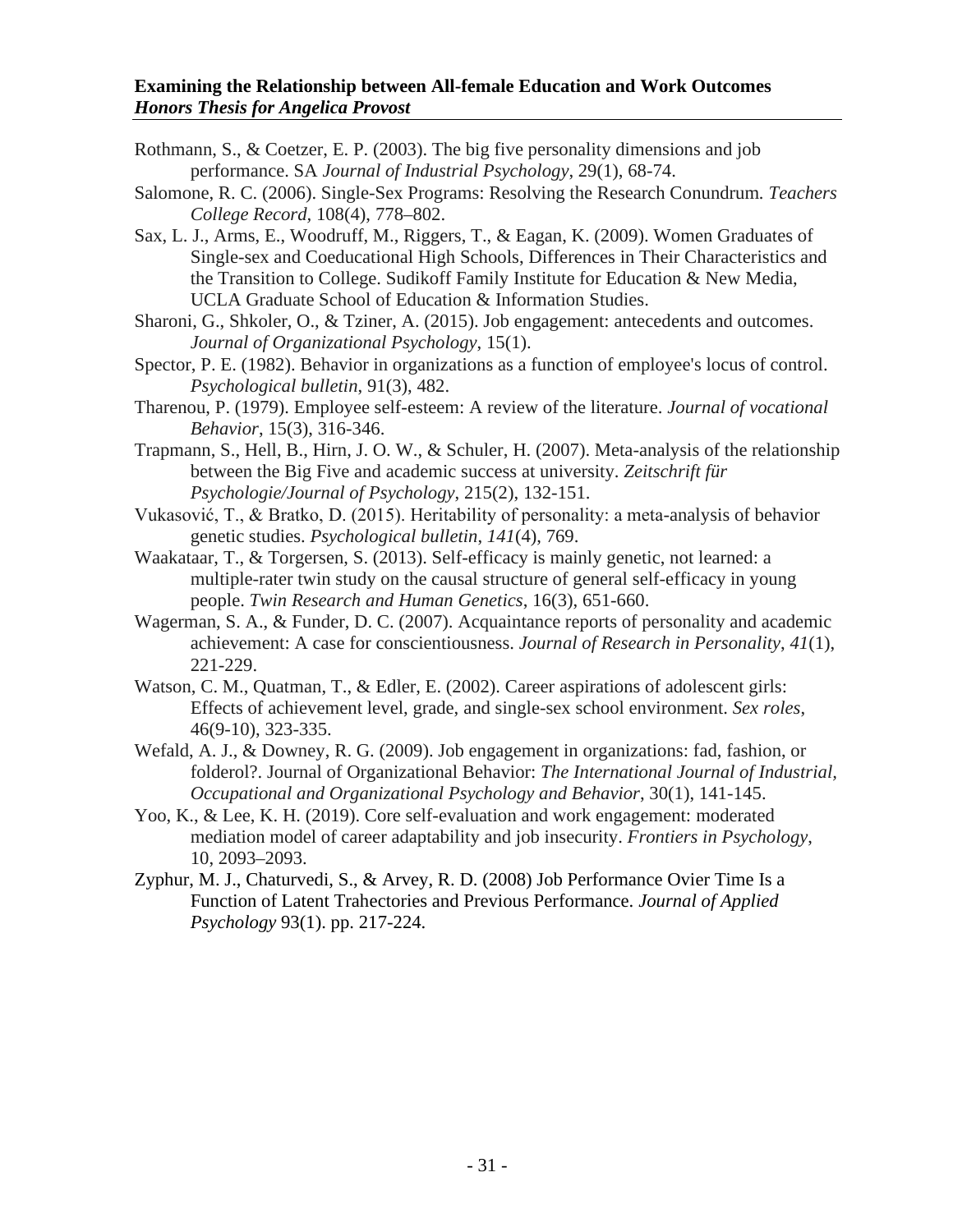#### <span id="page-33-0"></span>**FIGURES & TABLES**

<span id="page-33-1"></span>Figure 1 – *Theoretical Model*



<span id="page-33-2"></span>

|  | Descriptive Statistics & Correlations |
|--|---------------------------------------|
|  |                                       |

| Variable                              | М         | S.D.             |          |          |          | 4                          |          | 6       |        | 8        |         | 10 |
|---------------------------------------|-----------|------------------|----------|----------|----------|----------------------------|----------|---------|--------|----------|---------|----|
| 1. All female education               | 1.32      | 0.47             |          |          |          |                            |          |         |        |          |         |    |
| 2. Conscientiousness                  | 3.99      | 0.593            | $-0.03$  |          |          |                            |          |         |        |          |         |    |
| 3. Core Self-Evaluation               | 3.80      | 0.50             | 0.08     | $0.32**$ |          |                            |          |         |        |          |         |    |
| 4. Extraversion                       | 3.78      | 0.67             | $0.23**$ | $0.12*$  | $0.38**$ |                            |          |         |        |          |         |    |
| 5. Job Engagement                     | 3.91      | 0.60             | $0.22**$ | $0.15*$  |          | $0.40**$ 0.38**            |          |         |        |          |         |    |
| 6. Job Satisfaction                   | 4.17      | 0.73             | $0.13*$  | 0.12     |          | $0.39**$ $0.20**$ $0.68**$ |          |         |        |          |         |    |
| 7. Job Performance                    | 4.20      | 0.76             | $0.12*$  | $0.25**$ | $0.24**$ | $0.25**$                   | $0.24**$ | 0.11    |        |          |         |    |
| 8. Age                                | 40.40     | 13.30            | $-0.05$  | $-0.03$  | $0.12*$  | $-0.04$                    | 0.08     | 0.03    | 0.1    |          |         |    |
| 9. Organization Tenure                | 7.81      | 8.36             | $-0.08$  | $-0.12*$ | 0.00     | $-0.15*$                   | $-0.07$  | $-0.06$ | 0.02   | $0.46**$ |         |    |
| 10. Socioeconomic Status (Continuous) | 139905.11 | 107374.96 0.18** |          | 0.00     | 0.08     | $0.16*$                    | 0.18     | 0.10    | $.15*$ | $-0.16*$ | $-0.10$ |    |

*Note* .  $N = 309$  All-female coded as 2, Co-education coded as 1. \*\*p < .01; \*p < .05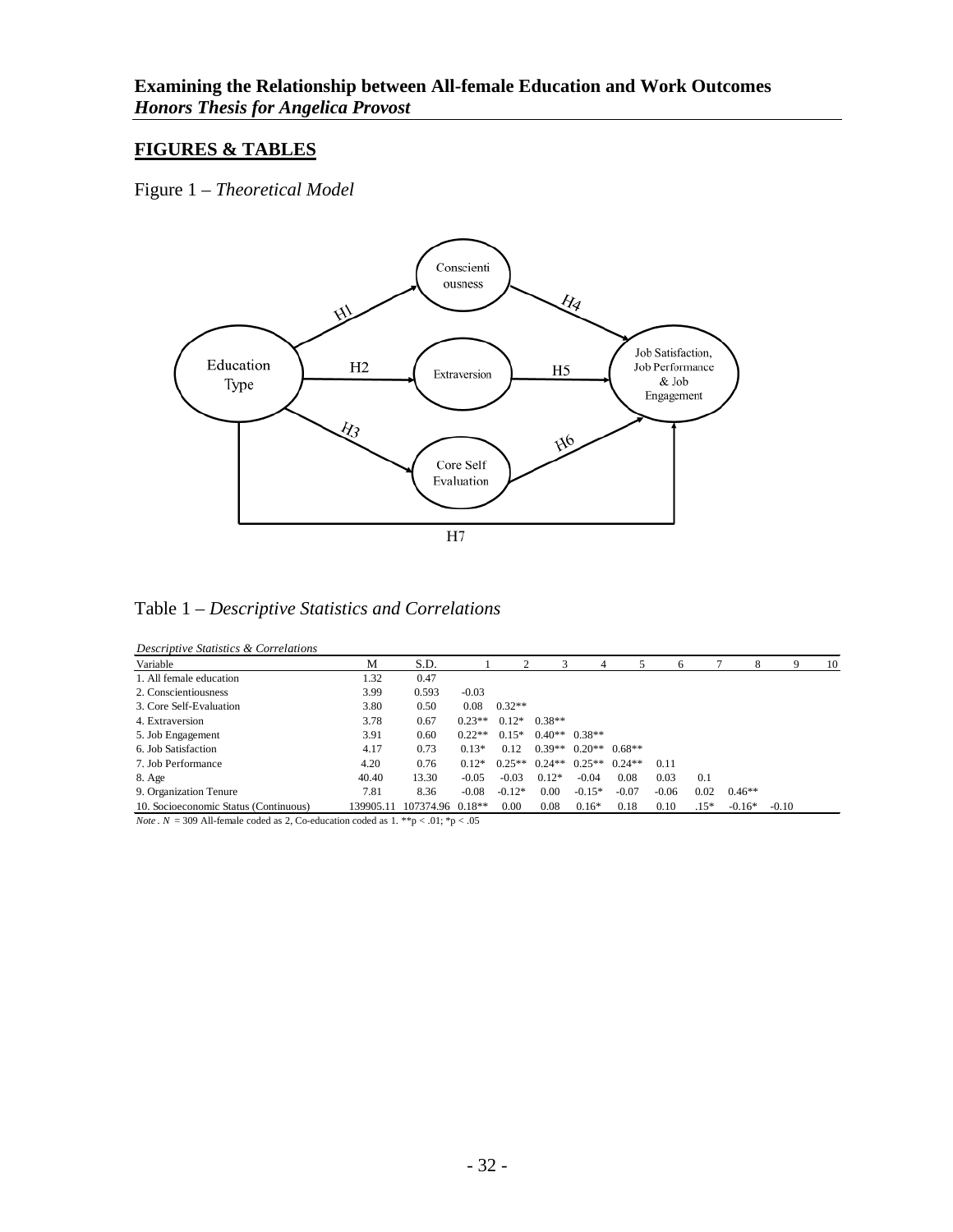#### <span id="page-34-0"></span>**APPENDEX – SURVEY**

Demographic Questions

- 1. What is your gender?
	- 1. male
	- 2. female
- 2. Did you attend an all-female educational institution?
	- 1. Yes
	- 2. No
- 3. What grade levels did you attend an all-female institution? (check box)
	- 1. Primary School
	- 2. Middle School
	- 3. High School
	- 4. College
- 4. For how many years did you attend an all-female institution?
- 5. If you are willing, please share how your all-female/coeducational environment influenced your life and work?
- 6. What is your age?
- 7. What is your ethnicity?
	- 1. White
	- 2. Black or African American
	- 3. Hispanic or Latino
	- 4. Asian
	- 5. American Indian, Native Alaskan, Native Hawaiian, or Pacific Islander
	- 6. Two or more ethnicities
	- 7. Other
- 8. What is the highest educational degree you have obtained?
	- 1. High School Diploma
	- 2. Some college
	- 3. Associates Degree
	- 4. Bachelor's Degree
	- 5. Master's Degree
	- 6. Doctorate or Professional Degree
- 9. Growing up, what was your typical yearly household income?
	- 1. Less than \$50,000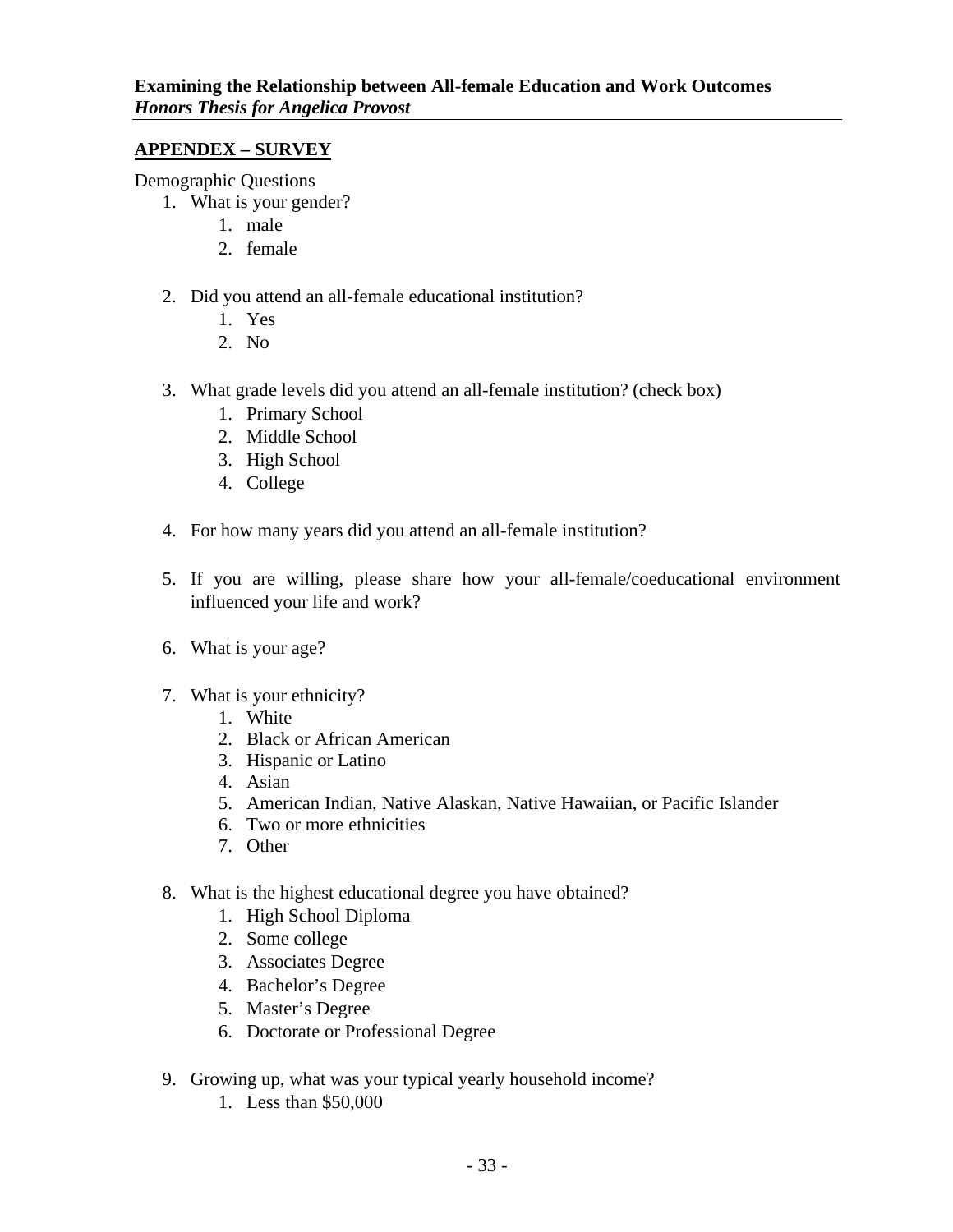- 2. \$50,000 \$80,000
- 3. \$80,000 \$125,000
- 4. \$125,000 \$175,000
- 5. \$175,000 \$225,000
- 6. \$225,000 \$300,000
- 7. Above \$300,000
- 8. Prefer not to answer
- 10. \*if answered "No" to question above. Select the option that best characterizes your secondary education.
	- 1. Public school
	- 2. Charter school
	- 3. Private school with religious affiliation
	- 4. Private school without religious affiliation
	- 5. Does not apply
- 11. To what extent do you agree with the following statement: The environment you in which you were educated (all-female/coeducational) has had a positive impact on your education.
	- 1. Strongly Disagree
	- 2. Somewhat Disagree
	- 3. Neutral
	- 4. Agree
	- 5. Strongly Agree
- 12. To what extent do you agree with the following statement: The environment you in which you were educated (all-female/ coeducational) has had a positive impact on your long-term career.
	- 1. Strongly Disagree
	- 2. Somewhat Disagree
	- 3. Neutral
	- 4. Agree
	- 5. Strongly Agree
- 13. What is your current household income?
	- 1. Less than \$50,000
	- 2. \$50,000 \$80,000
	- 3. \$80,000 \$125,000
	- 4. \$125,000 \$175,000
	- 5. \$175,000 \$225,000
	- 6. \$225,000 \$300,000
	- 7. Above \$300,000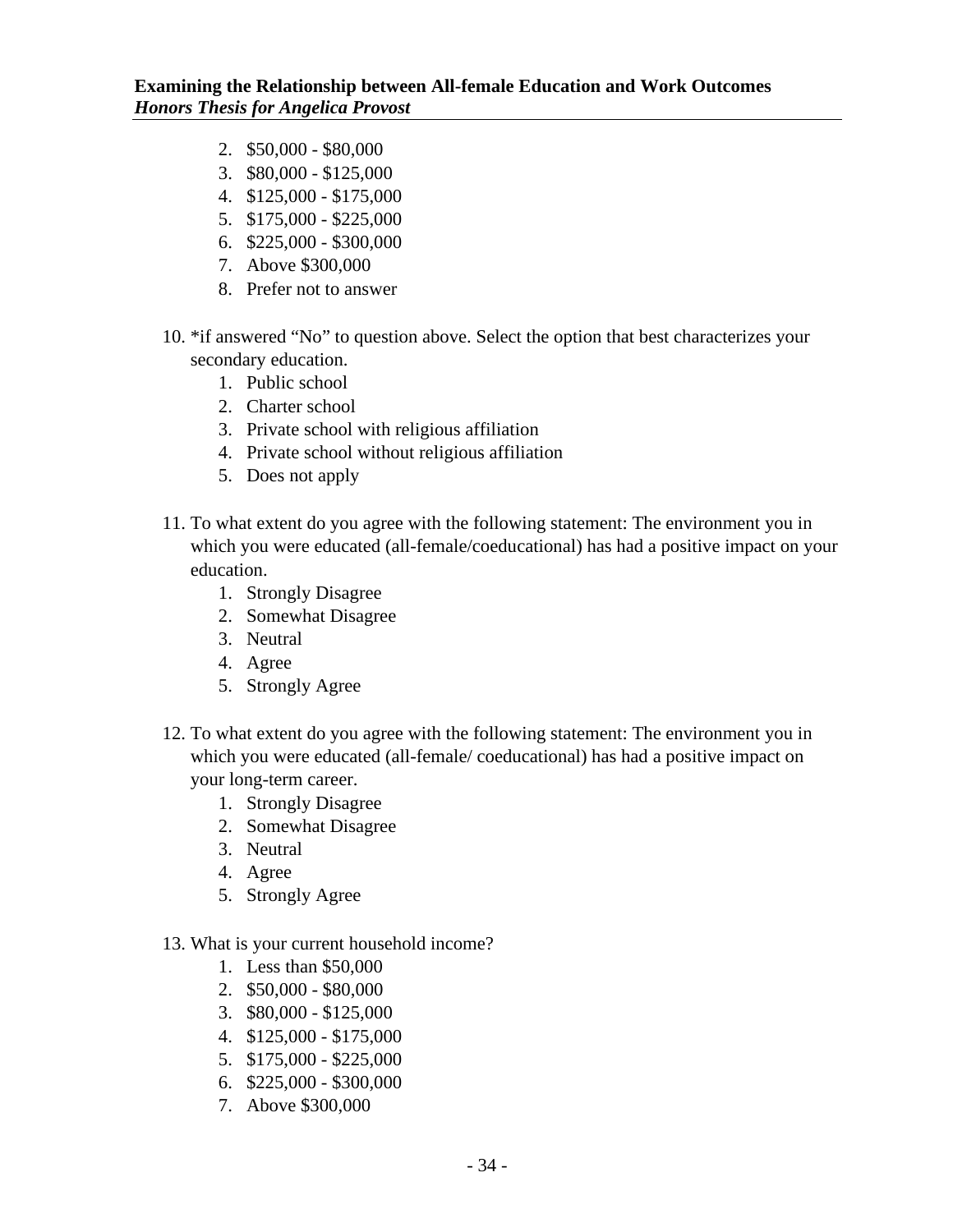- 8. Prefer not to answer
- 14. What is your current salary level?
	- 1. Less than \$50,000
	- 2. \$50,000 \$80,000
	- 3. \$80,000 \$125,000
	- 4. \$125,000 \$175,000
	- 5. \$175,000 \$225,000
	- 6. \$225,000 \$300,000
	- 7. Above \$300,000
	- 8. Prefer not to answer
- 15. Which of the following best characterizes your current work situation?
	- 1. Unemployed (by choice)
	- 2. Unemployed (not by choice)
	- 3. Employed by an organization
	- 4. Self-employed
- 16. Which job industry were you employed in most recently?
- 17. How many years have you been employed in your current industry?
- 18. What is your current job title?
- 19. Do you hold a managerial role?
	- 1. Yes
	- 2. ?
	- 3. No
- 20. How many people do you supervise/manage?
- 21. How many years have you been at your current employer?

#### **Personality & Job Variables**

**Job Satisfaction** (Cammann et al., 1983)

- 1. Strongly disagree
- 2. Disagree
- 3. Neither agree nor disagree
- 4. Agree
- 5. Strongly agree
- 1. All in all, I am satisfied with my job.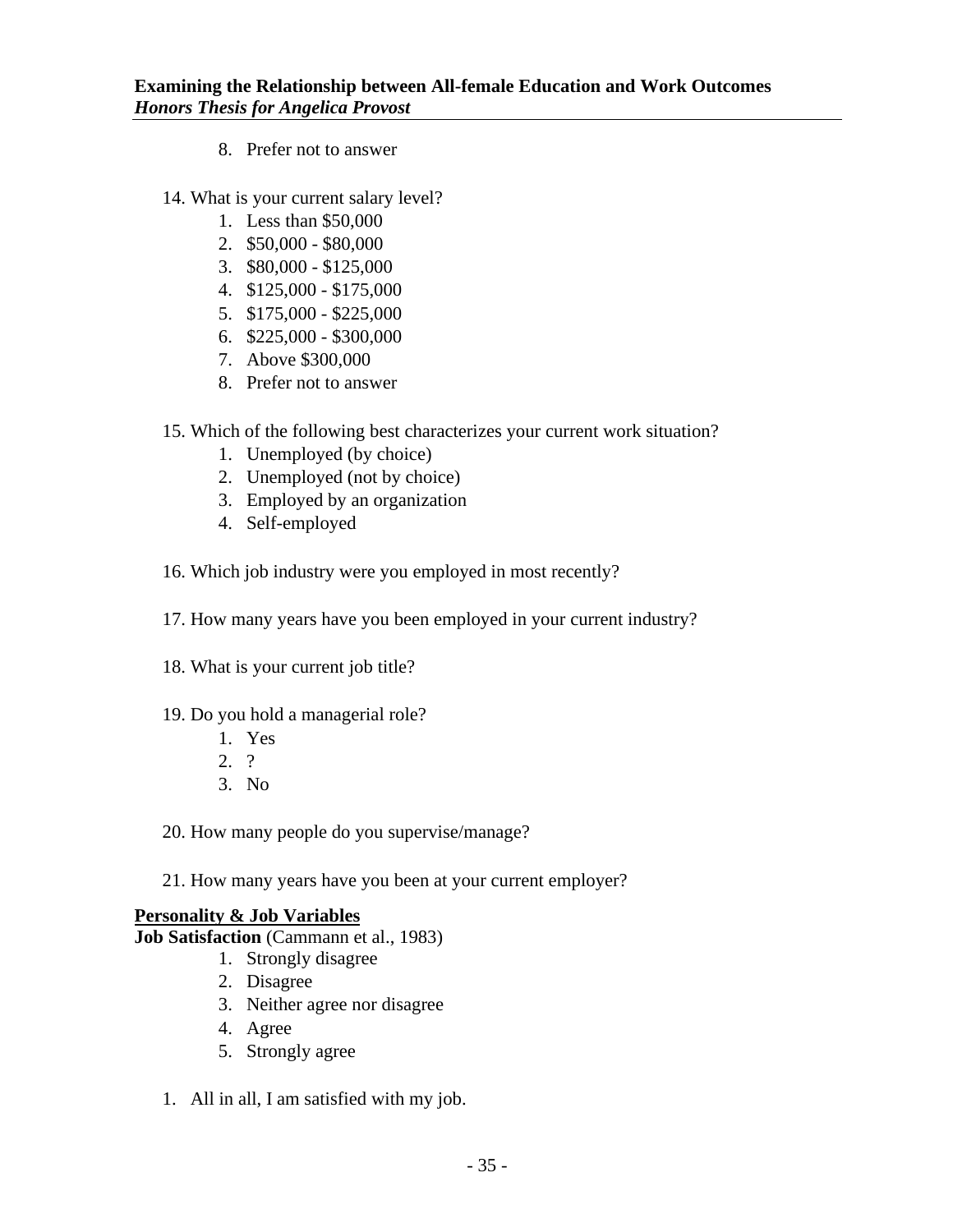- 2. In general, I don't like my job. (R)
- 3. In general, I like working here.

#### **Job Performance**

When compared to my people at my company in similar positions, my performance is...

- 2. Much weaker
- 3. Slightly weaker
- 4. No change
- 5. Slightly Stronger
- 6. Much stronger

Have you received a raise in the past 12 months for your performance?

- 1. Yes
- 2. No

**Job Engagement** (UWES-9, Schaufeli, Bakker, & Salanova, 2006)

- 1. At my work, I feel bursting with energy.
- 2. At my job, I feel strong and vigorous.
- 3. I am enthusiastic about my job.
- 4. My job inspires me.
- 5. When I get up in the morning, I feel like going to work.
- 6. I feel happy when I am working intensely.
- 7. I am proud of the work that I do.
- 8. I am immersed in my work.
- 9. I get carried away when I am working.

#### **Big 5 (NEO, positively worded items)**

*Please rate the extent to which you agree or disagree with each statement below on how you generally are, not necessarily right at this moment, but on average in your daily life. Indicate how you honestly see yourself, in relation to other people you know of the same sex as you are, and roughly your same age.*

#### *On average, I...*

#### **Neuroticism (Emotional Stability)**

- 1. Often feel blue. (R)
- 2. Dislike myself. (R)
- 3. Am often down in the dumps. (R)
- 4. Have frequent mood swings. (R)
- 5. Panic easily. (R)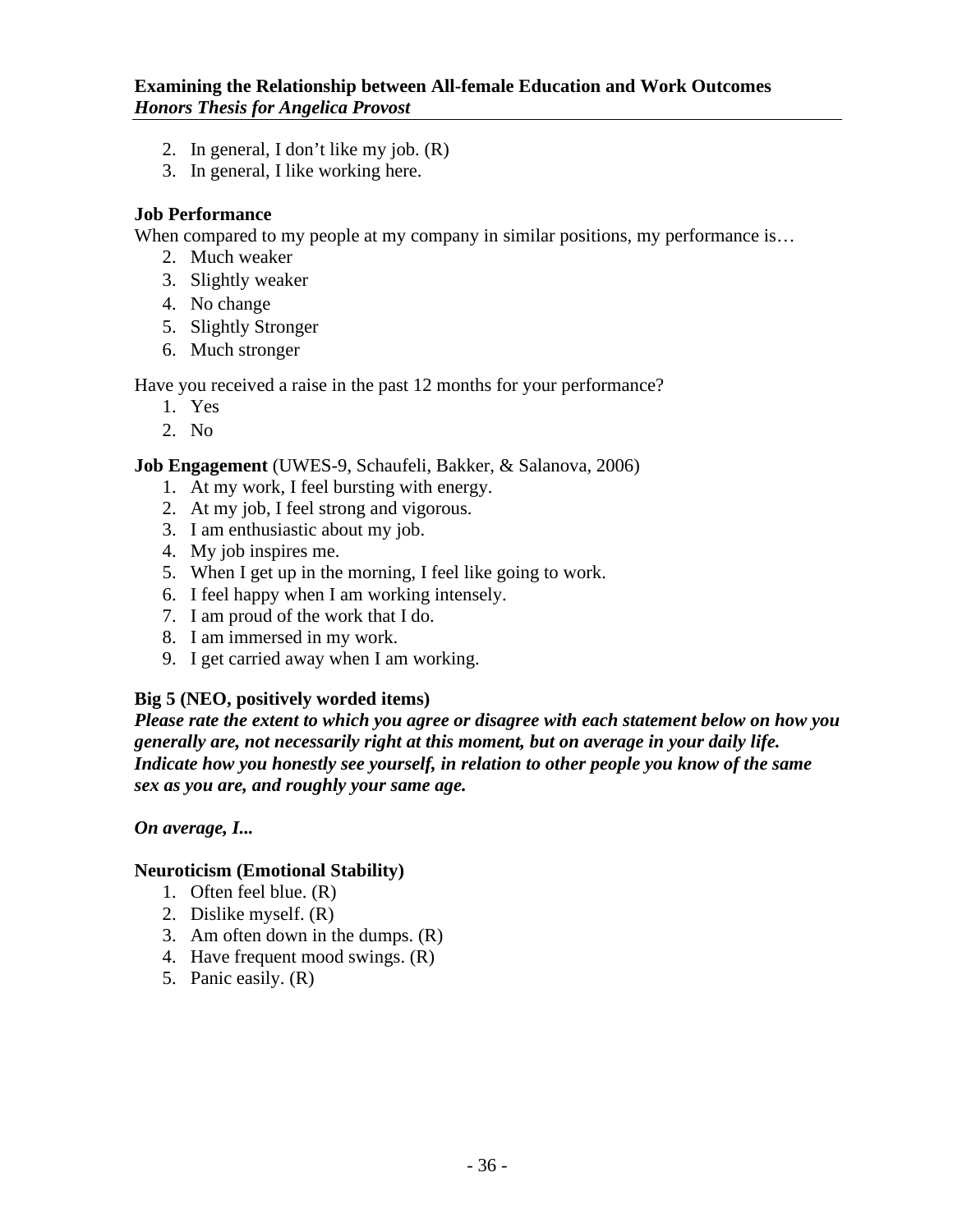#### **Extraversion**

- 1. Feel comfortable around people.
- 2. Make friends easily.
- 3. Am skilled in handling social situations.
- 4. Am the life of the party.
- 5. Know how to captivate people.

#### **Openness to Experience**

- 1. Believe in the importance of art.
- 2. Have a vivid imagination.
- 3. Tend to vote for liberal political candidates.
- 4. Carry the conversation to a higher level.
- 5. Enjoy hearing new ideas.

#### **Agreeableness**

- 1. Have a good word for everyone.
- 2. Believe that others have good intentions.
- 3. Respect others.
- 4. Accept people as they are.
- 5. Make people feel at ease.

#### **Conscientiousness**

- 1. Am always prepared.
- 2. Pay attention to details.
- 3. Get chores done right away.
- 4. Carry out my plans.
- 5. Make plans and stick to them.

#### **Core-Self Evaluation** (Judge, Erez, Bono, & Thoresen, 2003)

- 1. I am confident I get the success I deserve in life.
- 2. Sometimes I feel depressed (R).
- 3. When I try, I generally succeed.
- 4. Sometimes when I fail I feel worthless (R).
- 5. I complete tasks successfully.
- 6. Sometimes, I do not feel in control of my work (R).
- 7. Overall, I am satisfied with myself.
- 8. I am filled with doubts about my competence (R).
- 9. I determine what will happen in my life.
- 10. I do not feel in control of my success in my career (R).
- 11. I am capable of coping with most of my problems.